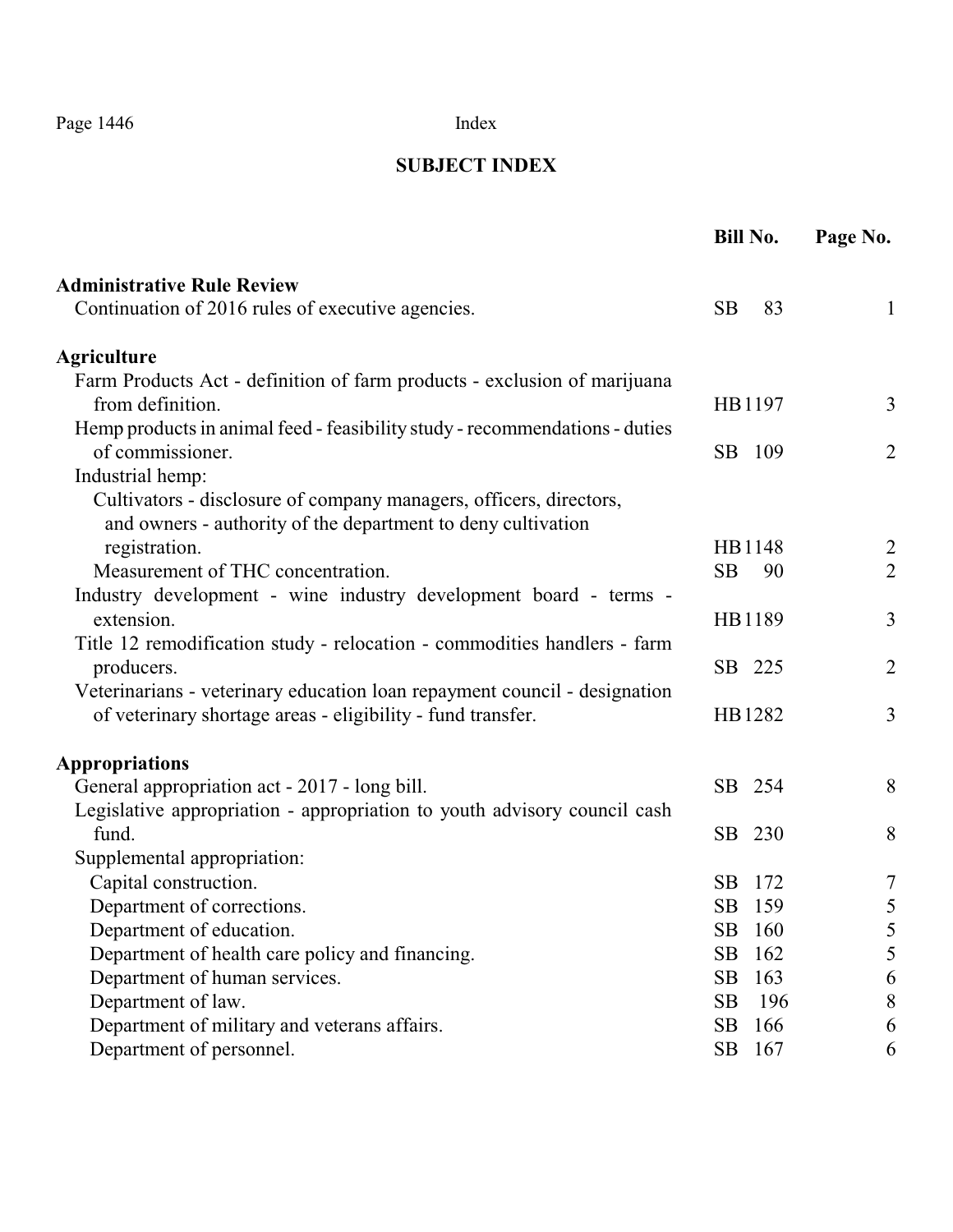|                                                                            | <b>Bill No.</b> | Page No.         |
|----------------------------------------------------------------------------|-----------------|------------------|
| Department of public safety.                                               | SB<br>168       | 6                |
| Department of revenue.                                                     | SB<br>169       | $\overline{7}$   |
| Department of state.                                                       | SB<br>170       | $\boldsymbol{7}$ |
| Department of transportation.                                              | SB<br>171       | $\overline{7}$   |
| Judicial department.                                                       | SB<br>164       | 6                |
| Offices of the governor, lieutenant governor, and state planning and       |                 |                  |
| budgeting.                                                                 | SB<br>161       | 5                |
| <b>Children and Domestic Matters</b>                                       |                 |                  |
| Adoption - present in state or under court jurisdiction.                   | HB1304          | 16               |
| Child abuse or neglect - information sharing - military installations -    |                 |                  |
| appropriation.                                                             | <b>SB</b><br>28 | 10               |
| Colorado domestic violence fatality review board - created - cash fund -   |                 |                  |
| appropriation.                                                             | SB 126          | 11               |
| Division of youth corrections - monetary incentives award program.         | HB1101          | 12               |
| Information to mandatory reporter - county employees.                      | HB1185          | 13               |
| Juvenile and criminal justice systems - competency restoration services -  |                 |                  |
| appropriation.                                                             | <b>SB</b><br>12 | 10               |
| Juvenile courts:                                                           |                 |                  |
| Dependency and neglect actions - civil protection orders.                  | HB1111          | 13               |
| Jurisdiction - juvenile delinquency and parenting matters.                 | HB1110          | 12               |
| Juvenile delinquency records - limited public access - expungement -       |                 |                  |
| appropriation.                                                             | HB1204          | 14               |
| Juvenile detention facilities - requirements - appropriation.              | HB1207          | 15               |
| Reform of the division of youth corrections.                               | HB1329          | 17               |
| Reporting of injuries relating to domestic violence by medical licensees - |                 |                  |
| exception created.                                                         | HB1322          | 16               |
| <b>Concurrent Resolutions</b>                                              |                 |                  |
| General assembly - age qualification for members - reduce from 25 to 21.   | <b>SCR 001</b>  | 196              |
| <b>Consumer and Commercial Transactions</b>                                |                 |                  |
| Cemeteries - endowment care funds - unitrusts.                             | HB1096          | 20               |
| Charitable solicitations - registration requirements - signature and       |                 |                  |
| affirmation by officers - updating of information - address of record -    |                 |                  |
| notices - voluntary withdrawal of registration - failure to renew          |                 |                  |
| registration - penalties.                                                  | HB1158          | 20               |
|                                                                            |                 |                  |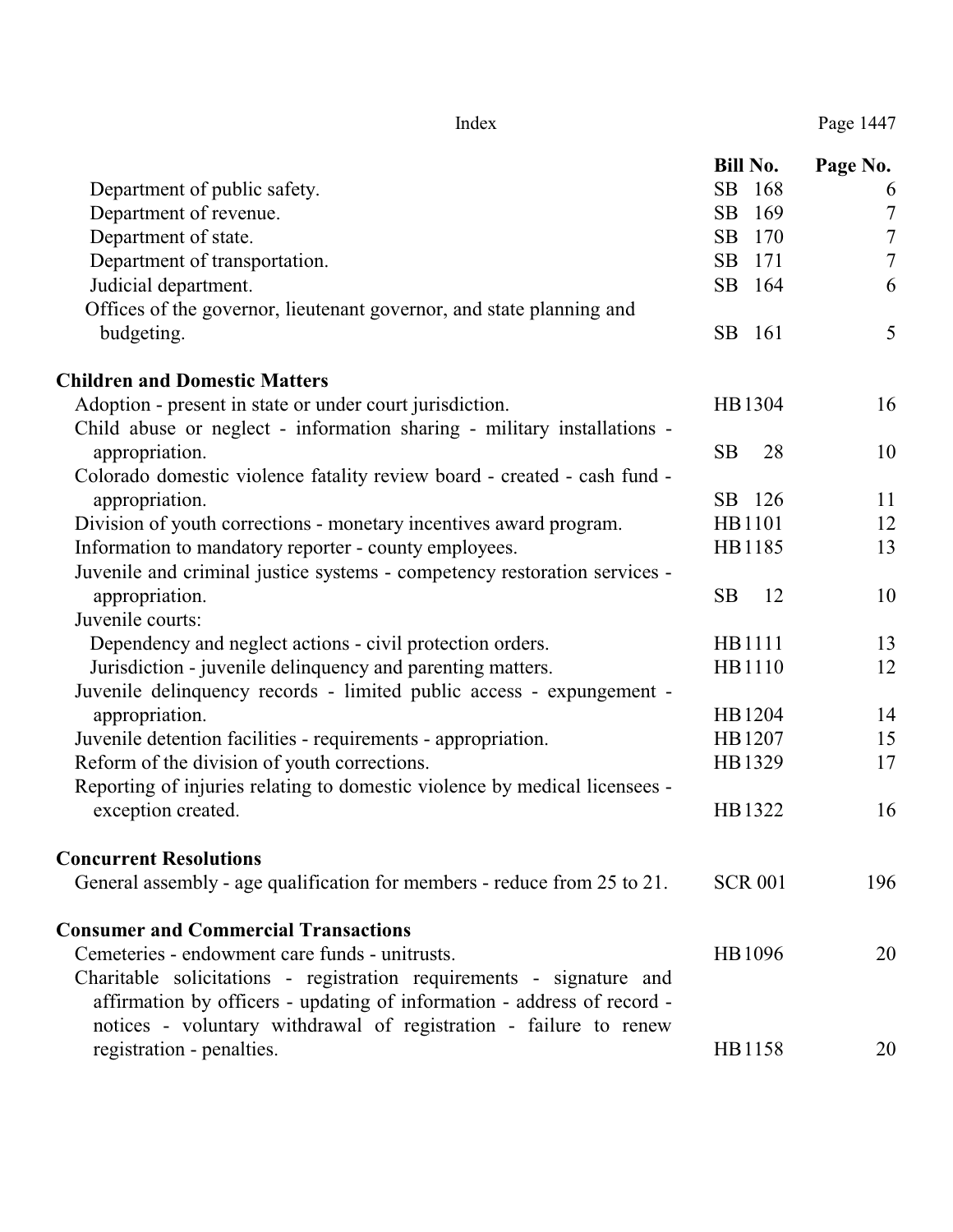| Page 1448 | Index |
|-----------|-------|
|           |       |

|                                                                               | <b>Bill No.</b> | Page No. |
|-------------------------------------------------------------------------------|-----------------|----------|
| Copyrights - performing rights societies - retail proprietors.                | HB1092          | 19       |
| Deceptive trade practices - subpoena authority.                               | HB1023          | 19       |
| Health care - direct primary care agreements - health care provider rights.   | HB1115          | 20       |
| Motor vehicle dealers - powersports vehicle dealers - continuation under      |                 |          |
| sunset law - transfer of regulatory authority - grounds for discipline -      |                 |          |
| appropriations.                                                               | SB 240          | 165      |
| Title 12 recodification study - relocation:                                   |                 |          |
| Cemeteries.                                                                   | HB1244          | 22       |
| Debt management and collection services.                                      | HB1238          | 21       |
| Indian arts and crafts sales.                                                 | HB1241          | 22       |
| Public establishments.                                                        | HB1245          | 22       |
| Uniform Commercial Code - filing of documents - filing fee surcharge to       |                 |          |
| support anti-fraud efforts - extension of repeal date.                        | HB1043          | 19       |
| <b>Corporations and Associations</b>                                          |                 |          |
| Nonprofit entities - boards of directors - eligibility of local government    |                 |          |
| officials to serve - mandatory disclosure.                                    | HB1293          | 23       |
| Public benefit corporations - limited cooperative associations -              |                 |          |
| appropriation.                                                                | HB1200          | 23       |
| <b>Corrections</b>                                                            |                 |          |
| Community corrections programs - purposes.                                    | HB1147          | 25       |
| Correctional industries - required programs.                                  | HB1125          | 24       |
| Dispensing of medications to pharmacies.                                      | HB1371          | 26       |
| Individualized conditions of parole.                                          | HB1308          | 25       |
| Intensive supervision programs - escape from custody - arrest required.       | SB<br>48        | 24       |
| Parole technical violation sanction changes - parole plan investigation prior |                 |          |
| to release - justice reinvestment crime prevention initiative - small         |                 |          |
| business lending - crime reduction grant programs - appropriation.            | HB1326          | 25       |
| Statutory reporting requirements - repeal or continuation of reports to       |                 |          |
| general assembly.                                                             | <b>SB</b><br>31 | 24       |
| <b>Courts</b>                                                                 |                 |          |
| Compensation for exonerated persons - lump-sum payments.                      | 125<br>SB.      | 28       |
| Court security cash fund - repeal sunset.                                     | SB 221          | 29       |
| Exemption from execution - life insurance cash value.                         | HB1093          | 30       |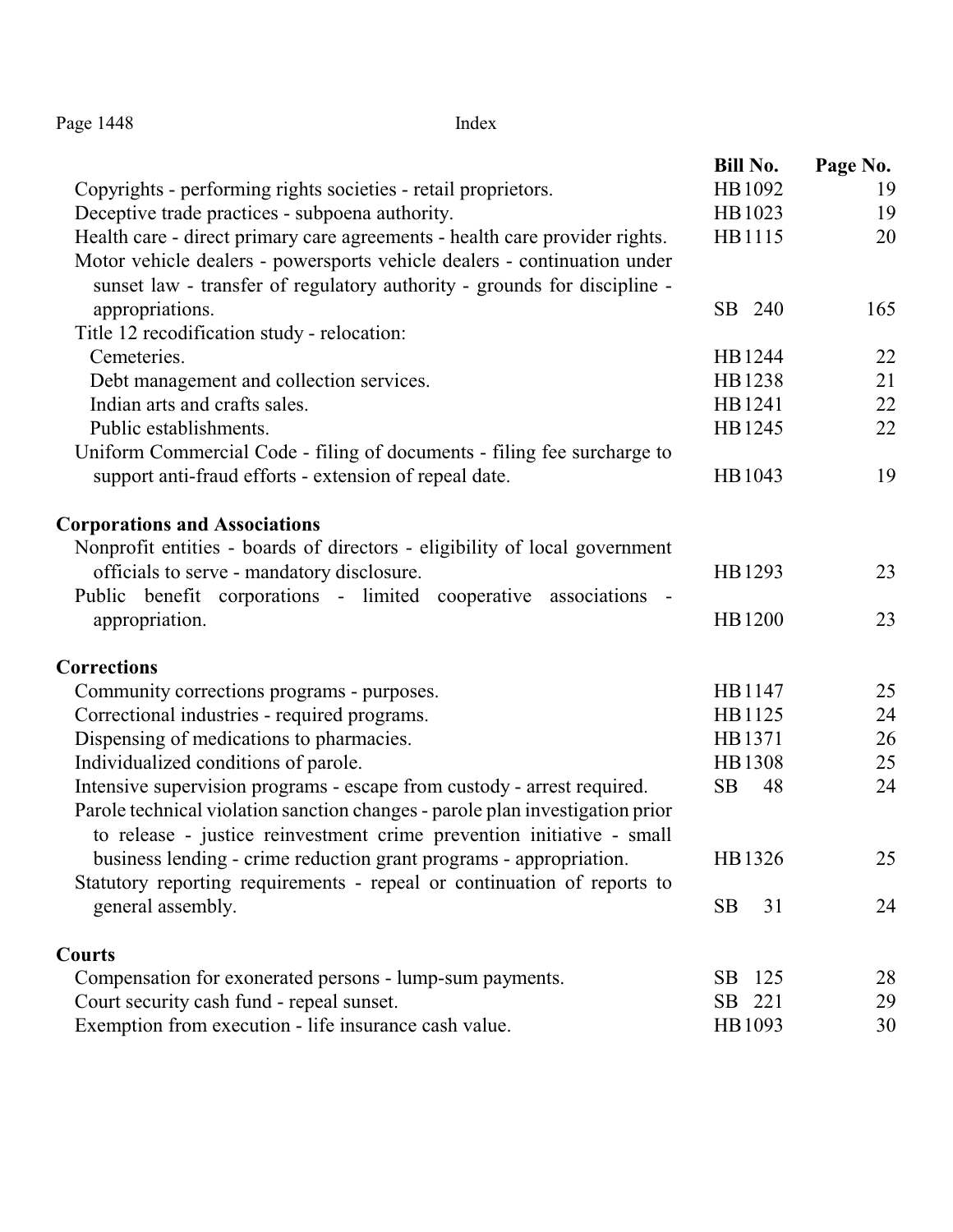#### Index Page 1449

|                                                                                      | <b>Bill No.</b>  | Page No. |
|--------------------------------------------------------------------------------------|------------------|----------|
| Hearsay exception for a person with an intellectual and developmental                |                  |          |
| disability - applies to crimes against at-risk persons.                              | <b>SB</b><br>24  | 28       |
| Immunity from civil and criminal liability - good samaritan - rescue of at-          |                  |          |
| risk persons and animals from locked cars.                                           | HB1179           | 31       |
| Judges - evaluation - state and district commissions on judicial performance         |                  |          |
| - appropriation.                                                                     | HB1303           | 32       |
| Municipal courts:                                                                    |                  |          |
| Delay implementation of House Bill 16-1309.                                          | HB1316           | 34       |
| Information of rights - exception for traffic<br>infractions.                        |                  |          |
|                                                                                      | HB1083           | 29       |
| Municipal hold - jail notification to municipality - timing of hearing.              | HB1338           | 34       |
| Office of public guardianship act.                                                   | HB1087           | 29<br>28 |
| Procedure - dependency or neglect proceedings.                                       | SB 177           |          |
| Restorative justice coordinating council - sunset repeal - move to judicial<br>code. | SB 220           | 28       |
| Service of notices.                                                                  | HB1142           | 31       |
| Statutory reporting requirements - repeal or continuation of reports to the          |                  |          |
| general assembly.                                                                    | SB 241           | 29       |
| Testimonial privilege - first responder peer support teams.                          | HB1032           | 29       |
| Title 12 recodification study - relocation - wholesale sales                         |                  |          |
| representatives.                                                                     | HB1243           | 32       |
| <b>Criminal Law and Procedure</b>                                                    |                  |          |
| Advertising for unlawful sale of marijuana - misdemeanor - exception.                | SB<br>15         | 36       |
| Agriculture - livestock - anabolic steroids.                                         | <b>SB</b><br>30  | 36       |
| Background checks - fingerprint checks by private vendor.                            | <b>SB</b><br>189 | 38       |
| Bias-motivated crimes - harassment based on a person's physical or mental            |                  |          |
| disability or sexual orientation.                                                    | HB1188           | 43       |
| Bond surety protection - exoneration of the bond posted for persons not              |                  |          |
| appearing in court due to immigration-related issues - county jail                   |                  |          |
| assistance fund - repeal.                                                            | HB1369           | 48       |
| Conditions of release on bond - no bans on marijuana use for defendants              |                  |          |
| who are medical marijuana patients.                                                  | SB<br>178        | 38       |
| Crime victims' rights.                                                               | SB<br>51         | 36       |

Criminal record sealing - municipal offense with subsequent conviction. HB1360 47 Dangerous and illegal weapons - legalization of gravity knives and switchblade knives. SB 8 36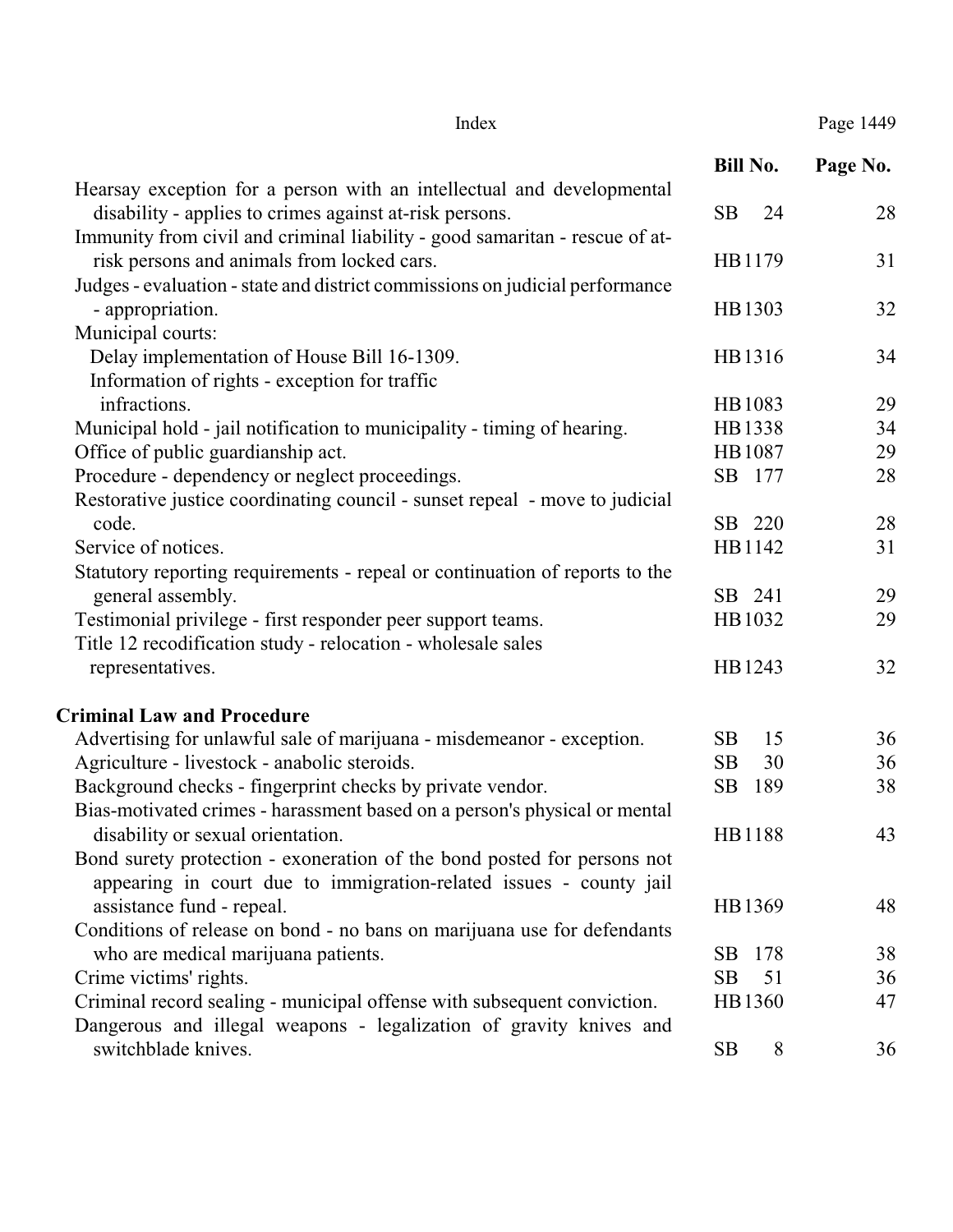Page 1450 Index

|                                                                               | Bill No.        | Page No. |
|-------------------------------------------------------------------------------|-----------------|----------|
| Department of public safety - report data concerning bias-motivated           |                 |          |
| crimes.                                                                       | HB1138          | 42       |
| Domestic violence offender management board - members - officers - duties     |                 |          |
| - sunset review.                                                              | SB 201          | 38       |
| Forfeiture - reports from seizing agencies - reports to general assembly -    |                 |          |
| limit on receipt of federal forfeiture proceeds - appropriation.              | HB1313          | 46       |
| Habitual criminals - no use of escape convictions to adjudicate an habitual   |                 |          |
| criminal.                                                                     | HB1330          | 47       |
| Human trafficking:                                                            |                 |          |
| Of a minor for sexual servitude - mandatory minimum                           |                 |          |
| sentence.                                                                     | HB1172          | 42       |
| Sexual servitude - elements - sex offender registry.                          | HB1072          | 41       |
| Insurance fraud.                                                              | HB1048          | 40       |
| Jails - reductions of sentences.                                              | HB1015          | 39       |
| Judgment for costs - courts to collect costs.                                 | HB1252          | 44       |
| Marijuana research - research and development license - medical research -    |                 |          |
| pesticide research - appropriation.                                           | HB1367          | 47       |
| Mental health support for peace officers.                                     | HB1215          | 43       |
| Peace officer sunrise process - inapplicable to employing municipal           |                 |          |
| police.                                                                       | <b>SB</b><br>66 | 37       |
| Possession of sexually exploitative material - exception for persons involved |                 |          |
| in the criminal case.                                                         | SB 115          | 38       |
| Refund of costs or restitution following reversal.                            | HB1071          | 40       |
| Residential marijuana cultivation - plant cap - penalties.                    | HB1220          | 43       |
| Restorative justice - suitability determination in plea bargain - eligibility |                 |          |
| presentence report.                                                           | HB1039          | 39       |
| Right to bail after conviction - exceptions for certain domestic violence and |                 |          |
| stalking offenders.                                                           | HB1150          | 42       |
| Sealing of criminal justice records relating to convictions for misdemeanor   |                 |          |
| marijuana offenses that are no longer illegal.                                | HB1266          | 44       |
| Sentencing - community or useful public service - placement - organizations   |                 |          |
| eligible to accept services.                                                  | HB1056          | 40       |
| Sex assault-on-a-child pattern offenses - jurisdiction.                       | HB1109          | 41       |
| Sexting - posting a private image by a juvenile - possessing a private image  |                 |          |
| by a juvenile - exchange of private images - school sexting curriculum.       | HB1302          | 44       |
| Useful public service cash fund - created.                                    | HB1077          | 41       |
| Wiretapping - additional crimes.                                              | HB1040          | 39       |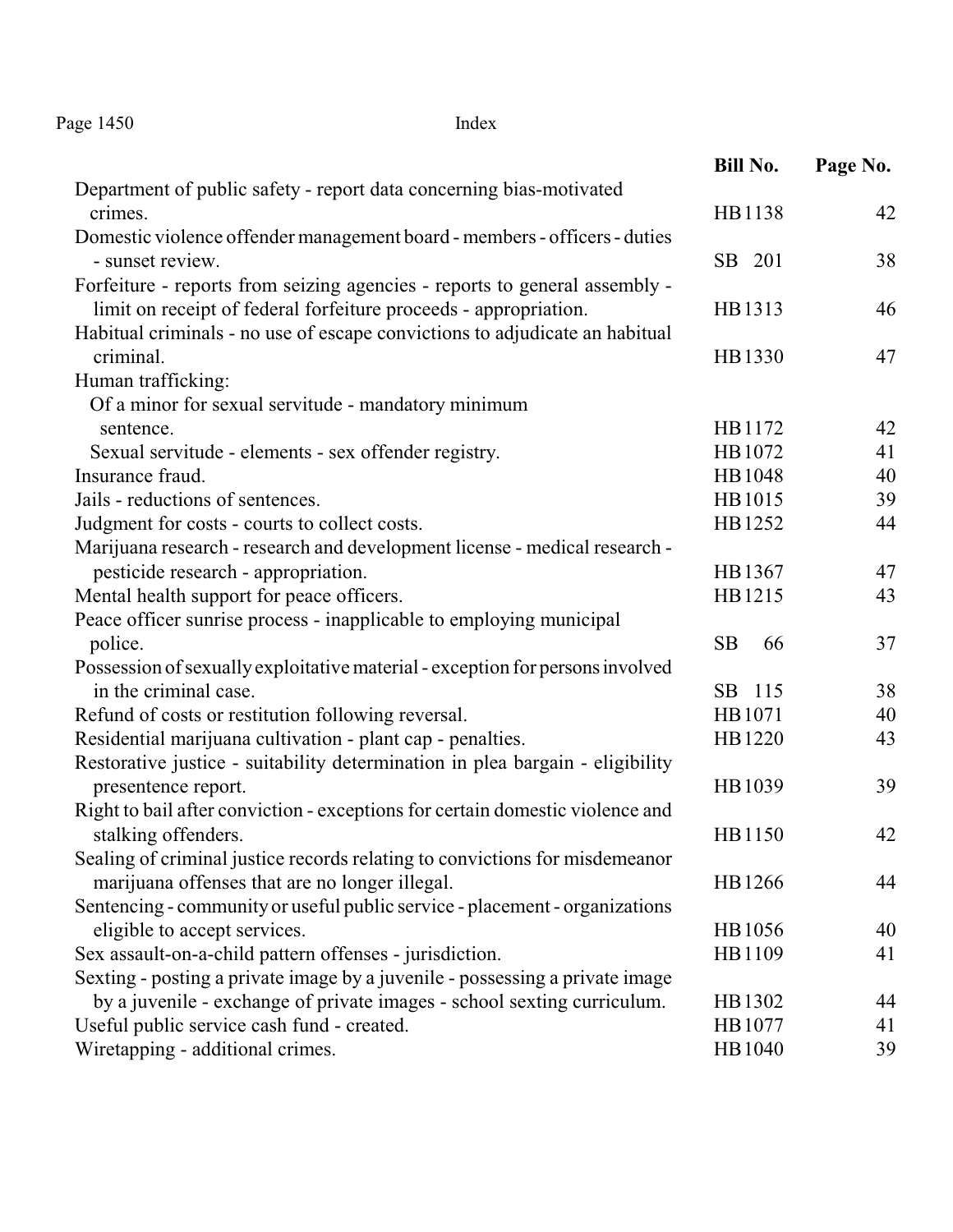|                                                                             | <b>Bill No.</b> | Page No. |
|-----------------------------------------------------------------------------|-----------------|----------|
| <b>Education - Postsecondary</b>                                            |                 |          |
| College opportunity fund program - administration.                          | HB1131          | 65       |
| Colorado school of mines - fee-for-service contract - permitted uses.       | HB1140          | 65       |
| Delta-Montrose technical college - renaming.                                | HB1258          | 66       |
| Department of higher education:                                             |                 |          |
| Colorado student leaders institute - appropriation.                         | <b>SB</b><br>60 | 61       |
| Open educational resources council - appropriation.                         | SB<br>258       | 63       |
| Higher education institutions:                                              |                 |          |
| Multiple-year contracts.                                                    | <b>SB</b><br>41 | 61       |
| Prior learning assessment credit for military - award and transfer -        |                 |          |
| policy.                                                                     | HB1004          | 64       |
| In-state tuition - Olympic athlete - training in Colorado.                  | HB1081          | 64       |
| Institutions of higher education:                                           |                 |          |
| Free speech.                                                                | <b>SB</b><br>62 | 61       |
| Performance contracts - performance funding.                                | SB<br>297       | 63       |
| Medication-assisted treatment expansion pilot program - opioid-dependent    |                 |          |
| patients - grants to providers in rural counties - university of Colorado   |                 |          |
| college of nursing to administer - reporting requirements - appropriation - |                 |          |
| repeal.                                                                     | <b>SB</b><br>74 | 62       |
| National Guard tuition assistance program - remove limit on                 |                 |          |
| appropriations.                                                             | SB.<br>174      | 63       |
| Pathways in technology early college high school (P-TECH) - graduation      |                 |          |
| rate - reporting.                                                           | HB1194          | 65       |
| Statutory reporting requirements - repeal or continuation of reports to     |                 |          |
| general assembly - reports from higher education agencies.                  | HB1251          | 66       |
| Teachers - plan to address teacher shortage.                                | HB1003          | 54       |
| Title 12 recodification study - relocation - private occupational schools.  | HB1239          | 65       |
| <b>Education - Public Schools</b>                                           |                 |          |
| Accountability - school awards - funding.                                   | SB<br>76        | 51       |
| Accreditation:                                                              |                 |          |
| Corrective actions - research-based early learning strategies - no          |                 |          |
| appropriation.                                                              | SB 103          | 51       |
| Postsecondary and workforce readiness indicator - college and career        |                 |          |
| readiness indicator.                                                        | SB 272          | 52       |
| Alternative teacher license - programs through designated agencies.         | HB1332          | 59       |

Index Page 1451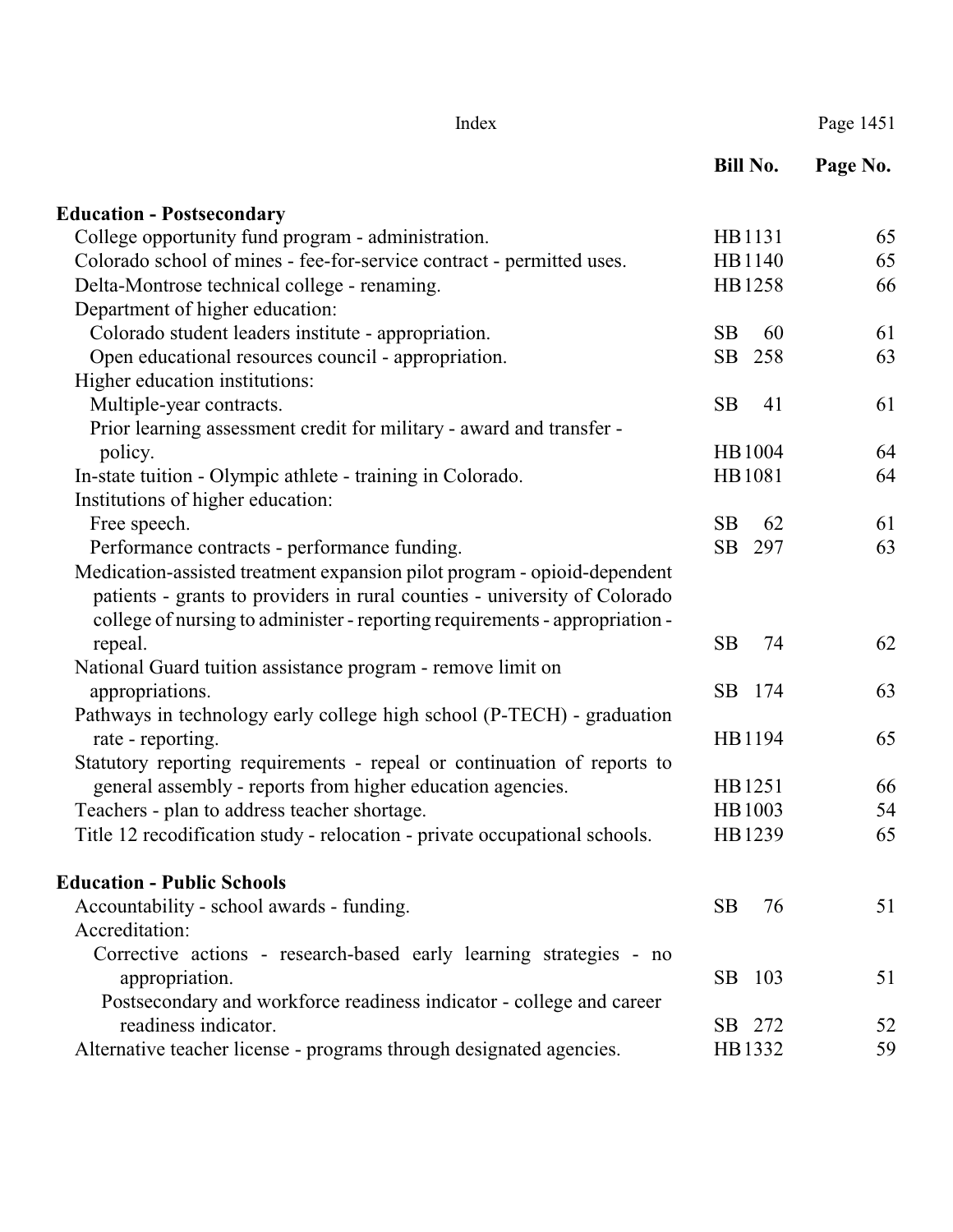Page 1452 Index

|                                                                             | <b>Bill No.</b> | Page No. |
|-----------------------------------------------------------------------------|-----------------|----------|
| Building Excellent Schools Today Act - clarification of definition of       |                 |          |
| technology - technology grants as authorized form of financial assistance - |                 |          |
| consideration of annualized utility costs.                                  | HB1082          | 54       |
| Career and technical education certificate programs - tuition assistance.   | HB1180          | 55       |
| Financing public schools - computer science teacher grants -                |                 |          |
| appropriation.                                                              | SB 296          | 53       |
| Graduation rate - ASCENT program.                                           | HB1294          | 58       |
| High school diploma endorsement:                                            |                 |          |
| Biliteracy.                                                                 | SB 123          | 52       |
| STEM.                                                                       | HB1201          | 56       |
| Individual career and academic plan - career pathways - military            |                 |          |
| enlistment.                                                                 | HB1041          | 54       |
| Legislative interim committee studies - school finance - appropriation.     | HB1340          | 59       |
| Marijuana resource bank and curricula - requests for information -          |                 |          |
| appropriation.                                                              | <b>SB</b><br>25 | 50       |
| Pathways in technology early college high school (P-TECH) - graduation      |                 |          |
| rate - reporting.                                                           | HB1194          | 65       |
| Public education - pupil enrollment.                                        | <b>SB</b><br>52 | 50       |
| READ act - English language learners - language of assessment.              | HB1160          | 55       |
| School counselors - behavioral health care professionals in schools - grant |                 |          |
| programs - inclusion of elementary schools.                                 | <b>SB</b><br>68 | 50       |
| School data - reporting - education data advisory committee - continuation  |                 |          |
| under sunset law.                                                           | SB 144          | 52       |
| School discipline - discipline strategies pilot program.                    | HB1211          | 57       |
| School districts:                                                           |                 |          |
| Charter schools - mill levy revenue distribution - waivers - reporting      |                 |          |
| requirements - institute charter schools mill levy equalization fund.       | HB1375          | 60       |
| Innovation districts - approval.                                            | HB1271          | 57       |
| School finance - adjustment to FY 2016-17 funding - appropriation.          | SB 173          | 52       |
| State academic standards - digital literacy - computer science resource     |                 |          |
| bank.                                                                       | HB1184          | 56       |
| State assessments - ninth grade assessment - decrease in appropriations.    | HB1181          | 55       |
| Statutory reporting requirements - repeal or continuation of reports to     |                 |          |
| general assembly - education agencies.                                      | HB1267          | 57       |
| Student records - prohibition on withholding records for unpaid fines.      | HB1301          | 59       |
| Teachers - plan to address teacher shortage.                                | HB1003          | 54       |
| Use of restraints in public schools - certain restraints prohibited.        | HB1276          | 58       |
|                                                                             |                 |          |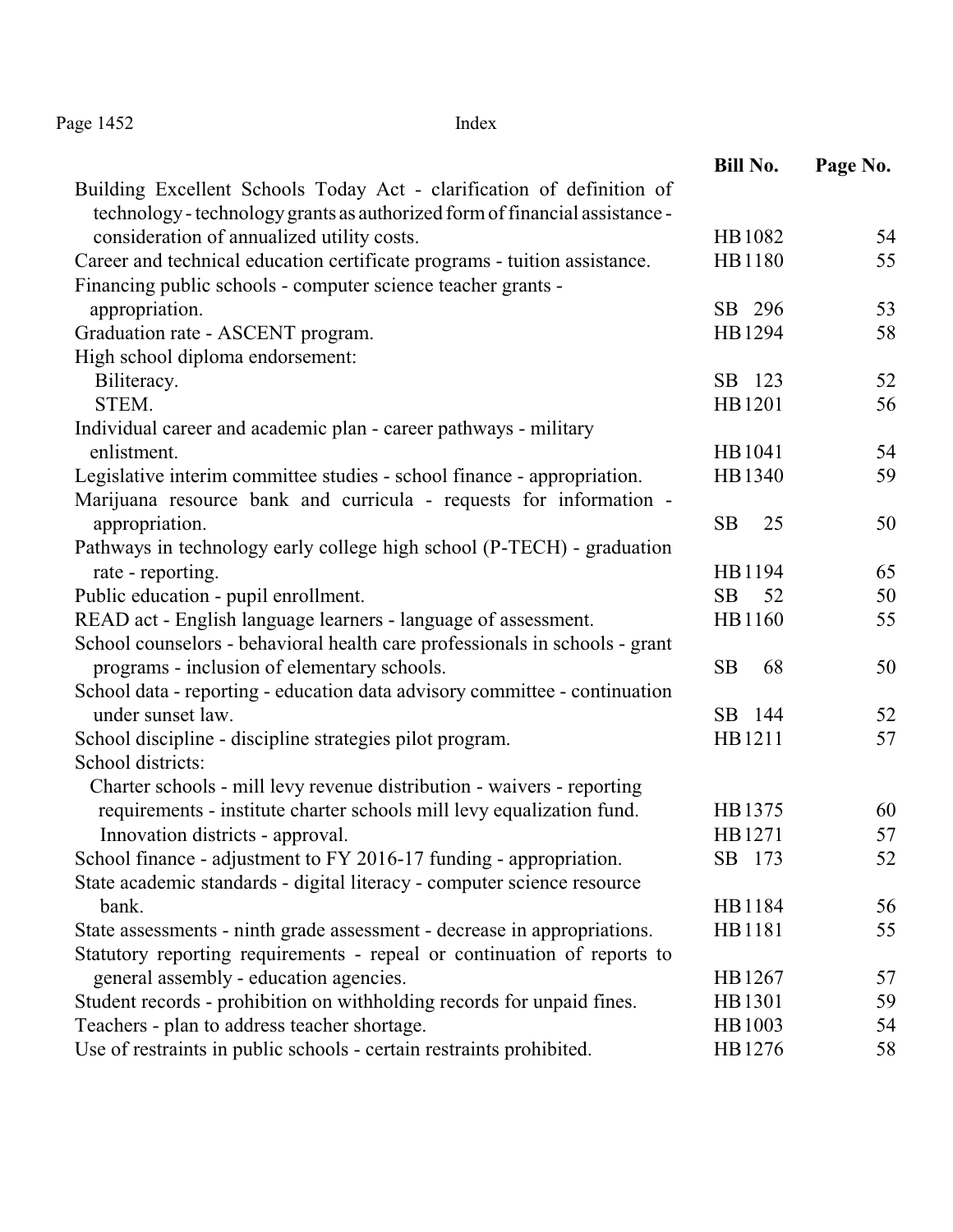| Index                                                                                                                                                                                                                                                                                                                                                                        |               | Page 1453 |
|------------------------------------------------------------------------------------------------------------------------------------------------------------------------------------------------------------------------------------------------------------------------------------------------------------------------------------------------------------------------------|---------------|-----------|
|                                                                                                                                                                                                                                                                                                                                                                              | Bill No.      | Page No.  |
| <b>Elections</b>                                                                                                                                                                                                                                                                                                                                                             |               |           |
| Ballot access - prohibition of ballot certification for candidate determined<br>to be ineligible due to residency requirements - nomination petition<br>circulation and filing deadlines - school district director nomination<br>vacancy committee processes - reorganization of ballot access laws.                                                                        | SB<br>209     | 68        |
| Campaign finance - secretary of state to notify candidate committee of<br>deficiency in disclosure report - prohibition on assessment of penalty<br>where candidate committee files timely addendum to report to cure<br>deficiency - requirement that candidate committee demonstrate good faith<br>or substantial compliance - specified amount of penalty where candidate |               |           |
| committee fails to demonstrate good faith or substantial compliance.<br>Candidates - ballot access - petitions filed with the secretary of state -                                                                                                                                                                                                                           | HB1155        | 71        |
| signature verification - cure process - rules.<br>Initiated constitutional amendments - signature requirements - voter-<br>approved requirements to make it more difficult to amend the state<br>constitution - increased percentage of votes required to adopt<br>constitutional amendment - exception for amendment only repealing part                                    | <b>HB1088</b> | 70        |
| of constitution - appropriation.<br>Presidential primary elections - participation by unaffiliated voters in<br>primary elections - modifications to statutory provisions enacted by 2016                                                                                                                                                                                    | SB 152        | 67        |
| ballot issues - appropriation.<br>Repeal of criminal penalty on taking ballot selfies - Uniform Election Code<br>of 1992 - Municipal Election Code of 1965 - permitted disclosure of<br>voted ballot where disclosure not undertaken in furtherance of election                                                                                                              | SB 305        | 68        |
| violation - powers of county clerk and recorders.                                                                                                                                                                                                                                                                                                                            | HB1014        | 70        |
| <b>Financial Institutions</b>                                                                                                                                                                                                                                                                                                                                                |               |           |
| Banks and credit unions - certificates of trust - additional information<br>required - valid for all transactions - reliance by financial institution.<br>Financial exploitation - duty to report - disclosures - delay in disbursement -                                                                                                                                    | HB1157        | 73        |
| immunity.                                                                                                                                                                                                                                                                                                                                                                    | HB1253        | 74        |
| Information - sharing with other regulators - confidentiality - reciprocity.<br>Title 12 recodification study - relocation - life care institutions - money                                                                                                                                                                                                                  | HB1218        | 73        |
| transmitters.                                                                                                                                                                                                                                                                                                                                                                | SB 226        | 73        |

## **General Assembly**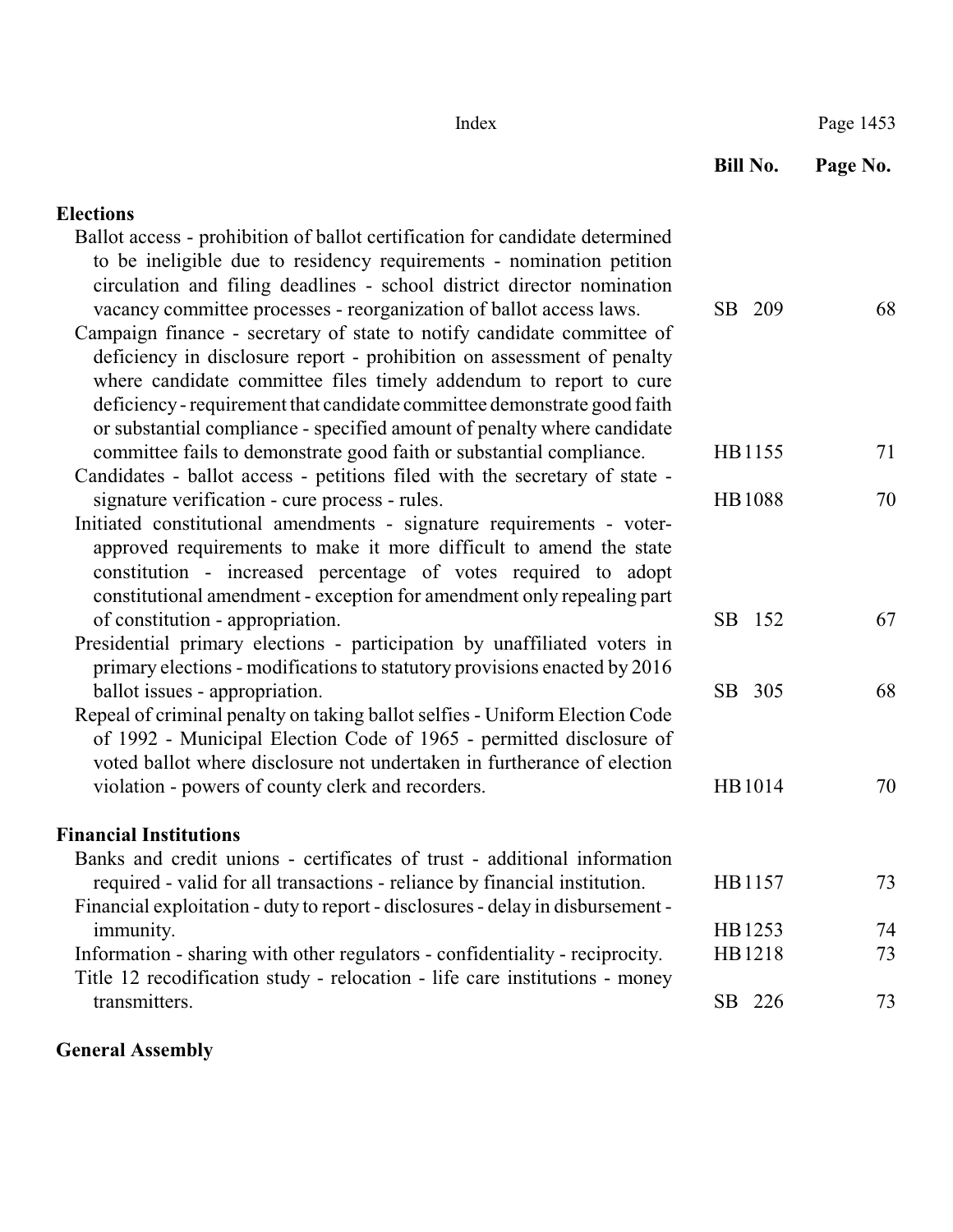| Page 1454 | Index |
|-----------|-------|
|-----------|-------|

|                                                                                                                                                                                                                                                                                                                  | <b>Bill No.</b> | Page No. |
|------------------------------------------------------------------------------------------------------------------------------------------------------------------------------------------------------------------------------------------------------------------------------------------------------------------|-----------------|----------|
| Colorado Revised Statutes - publication - paper specification.                                                                                                                                                                                                                                                   | SB 293          | 75       |
| Congressional districts - boundaries - repeal of obsolete provisions.                                                                                                                                                                                                                                            | HB1074          | 76       |
| Legislative council - executive committee - powers - electronic participation                                                                                                                                                                                                                                    |                 |          |
| by members in interim meetings.                                                                                                                                                                                                                                                                                  | HB1113          | 77       |
| Legislative interim committee studies - school finance - appropriation.                                                                                                                                                                                                                                          | HB1340          | 59       |
| State auditor and legislative audit committee - various updates - timing of<br>performance audits of public highway authorities - reports on retention of<br>working capital - registration of warrants exchanged for county bonds -<br>report on operating costs of enhanced emissions inspections contractor - |                 |          |
| statutory reporting requirements - repeal of obsolete provisions.<br>State house and senate district boundaries - statutory reporting requirements                                                                                                                                                               | HB1005          | 75       |
| - repeal of obsolete provisions.                                                                                                                                                                                                                                                                                 | HB1025          | 76       |
| Statutes - update references to outdated terms relating to people with                                                                                                                                                                                                                                           |                 |          |
| disabilities.                                                                                                                                                                                                                                                                                                    | HB1046          | 76       |
| <b>Government - County</b>                                                                                                                                                                                                                                                                                       |                 |          |
| County public safety improvements tax - timing of authorizing elections.<br>Local improvement district - formation by a rural county - funding the                                                                                                                                                               | HB1342          | 79       |
| construction of an advanced service improvement.                                                                                                                                                                                                                                                                 | HB1174          | 79       |
| Public official salary categorization - Lake county.                                                                                                                                                                                                                                                             | HB1128          | 78       |
| Sheriffs - annual in-service training.                                                                                                                                                                                                                                                                           | HB1050          | 78       |
| Survey plat - storage - electronic format - authorized funding.                                                                                                                                                                                                                                                  | SB 129          | 78       |
| Surveyor - duties - compensation - contracting for services - vacancies -                                                                                                                                                                                                                                        |                 |          |
| defining county boundaries.                                                                                                                                                                                                                                                                                      | HB1017          | 78       |
| <b>Government - Local</b>                                                                                                                                                                                                                                                                                        |                 |          |
| Board of political subdivisions - energy cost-savings contracts - increasing                                                                                                                                                                                                                                     |                 |          |
| meter accuracy.                                                                                                                                                                                                                                                                                                  | SB 252          | 81       |
| Federal mineral lease district - authority to invest funding.                                                                                                                                                                                                                                                    | HB1152          | 82       |
| Fire and police:                                                                                                                                                                                                                                                                                                 |                 |          |
| Employees - new hire pension plans - deferred compensation plan.                                                                                                                                                                                                                                                 | 13<br><b>SB</b> | 80       |
| New hire pension plans - statewide plan elections - uniform approval                                                                                                                                                                                                                                             |                 |          |
| standard.                                                                                                                                                                                                                                                                                                        | <b>SB</b><br>20 | 80       |
| Housing and reentry services for persons with a behavioral or mental health                                                                                                                                                                                                                                      |                 |          |
| disorder following release from incarceration - cash fund - reversion of                                                                                                                                                                                                                                         |                 |          |
| unspent community corrections appropriation.                                                                                                                                                                                                                                                                     | <b>SB</b><br>21 | 127      |
| Military and community partnerships.                                                                                                                                                                                                                                                                             | HB1054          | 82       |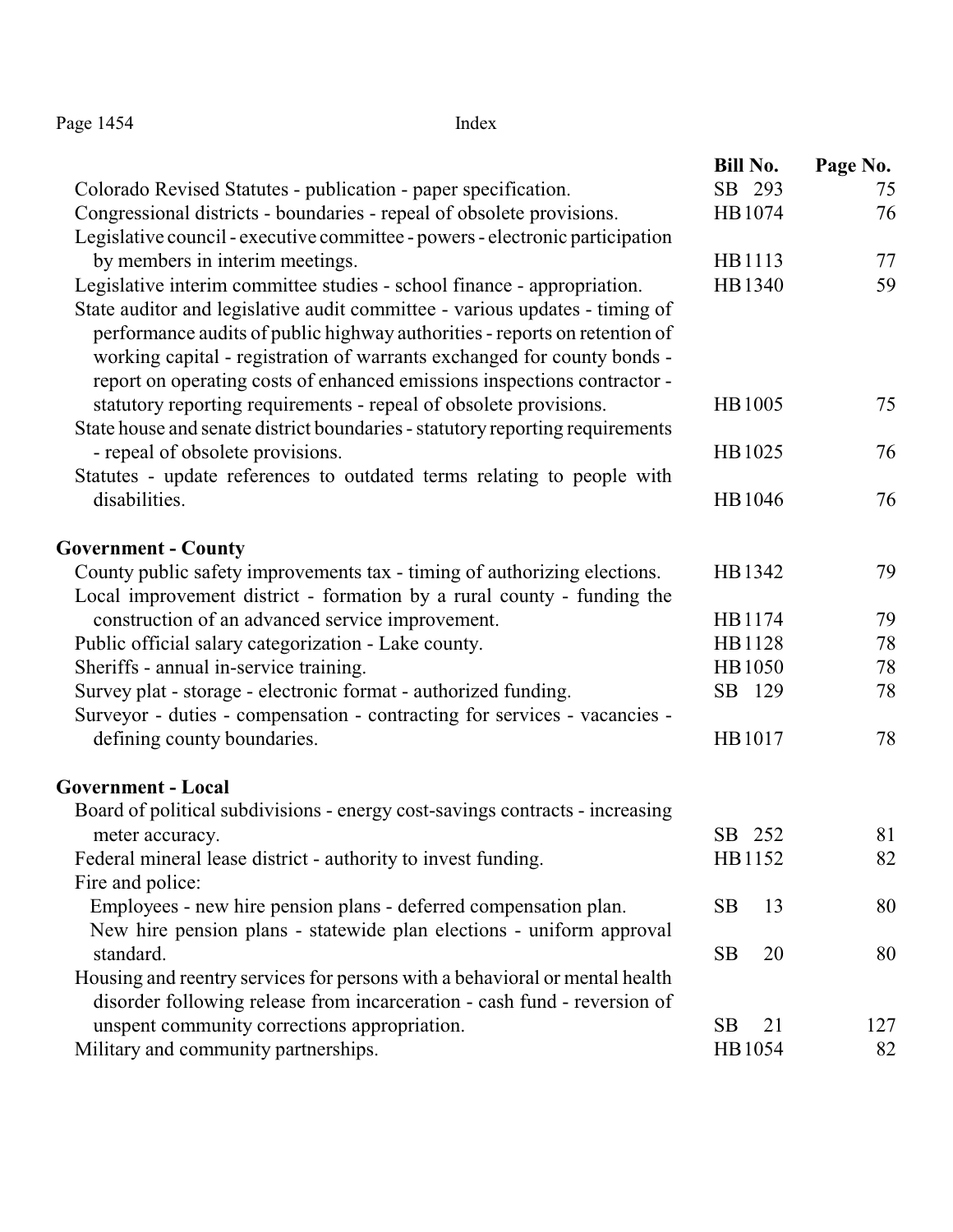|                                                                                                                                                                                                                                                                                                               | <b>Bill No.</b> | Page No. |
|---------------------------------------------------------------------------------------------------------------------------------------------------------------------------------------------------------------------------------------------------------------------------------------------------------------|-----------------|----------|
| Property tax - valuation and taxation - mobile homes - collection of<br>delinquent taxes.                                                                                                                                                                                                                     | HB1354          | 84       |
| Small wireless service infrastructure installation - expediting local<br>government permitting processes - allowing rights-of-way access.<br>Title 12 recodification study - relocation - licenses granted by local                                                                                           | HB1193          | 83       |
| governments - dance halls - escort services - pawnbrokers.<br>Urban renewal - applicability provisions of 2015 and 2016 legislation -<br>equitable financial contribution among affected public bodies - urban                                                                                                | SB 228          | 80       |
| renewal projects using tax increment financing.                                                                                                                                                                                                                                                               | SB<br>279       | 81       |
| Voluntary firefighter cancer benefits program - creation.                                                                                                                                                                                                                                                     | SB 214          | 80       |
| <b>Government - Municipal</b>                                                                                                                                                                                                                                                                                 |                 |          |
| Urban renewal - choice of municipality to include within plan - valuation<br>attributable to extraction of mineral resources located within urban<br>renewal area - not subject to division of taxes for tax increment                                                                                        |                 |          |
| financing.                                                                                                                                                                                                                                                                                                    | HB1016          | 85       |
| <b>Government - Special Districts</b>                                                                                                                                                                                                                                                                         |                 |          |
| Board member - compensation.                                                                                                                                                                                                                                                                                  | HB1297          | 86       |
| Colorado new energy improvement district - loan application requirements -                                                                                                                                                                                                                                    |                 |          |
| title commitment - exception if no subordination is sought.                                                                                                                                                                                                                                                   | HB1363          | 86       |
| Park and recreation district - no inclusion in district of land area of 40 or<br>more acres used and zoned for agricultural uses without written consent<br>of land owners - clarification of requirements for signatures used to<br>determine sufficiency of petition for organization following approval of |                 |          |
| service plan of special district.                                                                                                                                                                                                                                                                             | HB1065          | 86       |
| Special district board members - allowed to increase to seven.                                                                                                                                                                                                                                                | HB1198          | 86       |
| <b>Government - State</b>                                                                                                                                                                                                                                                                                     |                 |          |
| Bingo-raffle law - continuation under sunset law.                                                                                                                                                                                                                                                             | SB 232          | 92       |
| Capital construction:                                                                                                                                                                                                                                                                                         |                 |          |
| Automatic funding mechanism for payment of future costs -                                                                                                                                                                                                                                                     |                 |          |
| clarifications.                                                                                                                                                                                                                                                                                               | HB1144          | 100      |
| Transfers to the capital construction fund.                                                                                                                                                                                                                                                                   | SB 263          | 95       |
| Colorado economic development commission - Colorado economic<br>development fund.                                                                                                                                                                                                                             | SB<br>280       | 96       |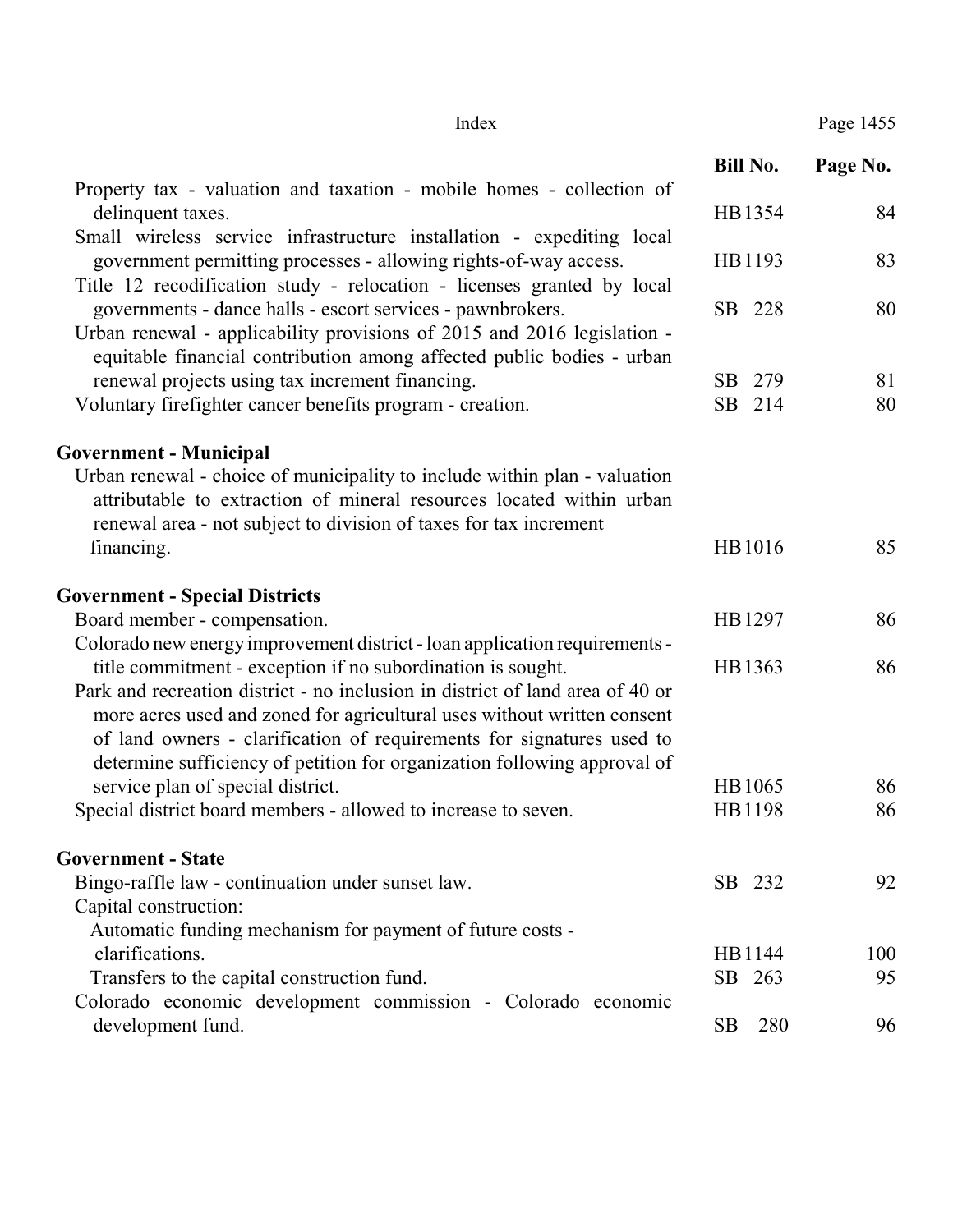Page 1456 Index

|                                                                                                                                                                                                                                                                                                                                                                                                                                                                                                                                              | <b>Bill No.</b> | Page No. |
|----------------------------------------------------------------------------------------------------------------------------------------------------------------------------------------------------------------------------------------------------------------------------------------------------------------------------------------------------------------------------------------------------------------------------------------------------------------------------------------------------------------------------------------------|-----------------|----------|
| Colorado Open Records Act - circumstances under which custodian is<br>required to provide copies of public records in a digital format -<br>permissive denial of right of inspection of public records - specialized<br>details of physical and cyber assets of critical infrastructure - mandatory<br>denial of right of inspection of public records - electronic health records -<br>additional grounds for filing civil action seeking inspection of public<br>records - repeal of existing criminal misdemeanor offense.                | <b>SB</b><br>40 | 88       |
| Colorado Open Records Act - extension of deadline from 3 to 14 days by<br>which records requester seeking court order to inspect records is required<br>to file notice with records custodian before filing application with district<br>court - required personal meeting or telephonic communication between<br>parties to determine if the dispute may be resolved without court action<br>during 14-day period - permitted recourse to any method of dispute<br>resolution agreeable to both parties - allocation of expenses between or |                 |          |
| among parties.                                                                                                                                                                                                                                                                                                                                                                                                                                                                                                                               | HB1177          | 102      |
| Department of education - offices and positions - exemptions from state                                                                                                                                                                                                                                                                                                                                                                                                                                                                      |                 |          |
| personnel system.<br>Department of human services - authority to sell certain property - proceeds<br>of sale credited to the Fort Logan land sale account in the capital                                                                                                                                                                                                                                                                                                                                                                     | HB 1359         | 109      |
| construction fund.                                                                                                                                                                                                                                                                                                                                                                                                                                                                                                                           | HB1346          | 109      |
| Department of personnel:                                                                                                                                                                                                                                                                                                                                                                                                                                                                                                                     |                 |          |
| Division of central services - assignment of state-owned motor vehicles -<br>appropriation.                                                                                                                                                                                                                                                                                                                                                                                                                                                  | HB1296          | 107      |
| State personnel system - job evaluation and compensation - annual<br>compensation report.                                                                                                                                                                                                                                                                                                                                                                                                                                                    | HB1298          | 108      |
| Department of public safety:                                                                                                                                                                                                                                                                                                                                                                                                                                                                                                                 |                 |          |
| Division of emergency management - office of prevention and security -                                                                                                                                                                                                                                                                                                                                                                                                                                                                       |                 |          |
| manager - peace officer designation.                                                                                                                                                                                                                                                                                                                                                                                                                                                                                                         | HB1209          | 103      |
| School safety resource center - continuation under sunset law.                                                                                                                                                                                                                                                                                                                                                                                                                                                                               | SB 291          | 96       |
| Department of revenue - income tax - waiver of deadlines for sending out<br>refunds when suspicion of identity theft or other refund-related fraud                                                                                                                                                                                                                                                                                                                                                                                           |                 |          |
| exists.                                                                                                                                                                                                                                                                                                                                                                                                                                                                                                                                      | SB 194          | 91       |
| Disaster emergency fund - 2013 flood recovery account - creation - general                                                                                                                                                                                                                                                                                                                                                                                                                                                                   |                 |          |
| fund transfer.                                                                                                                                                                                                                                                                                                                                                                                                                                                                                                                               | SB 261          | 94       |
| Division of fire prevention and control - unmanned aircraft systems study                                                                                                                                                                                                                                                                                                                                                                                                                                                                    |                 |          |
| and pilot program created.                                                                                                                                                                                                                                                                                                                                                                                                                                                                                                                   | HB1070          | 99       |
| Expedited criminal record sealing process - clarifications.                                                                                                                                                                                                                                                                                                                                                                                                                                                                                  | HB1208          | 102      |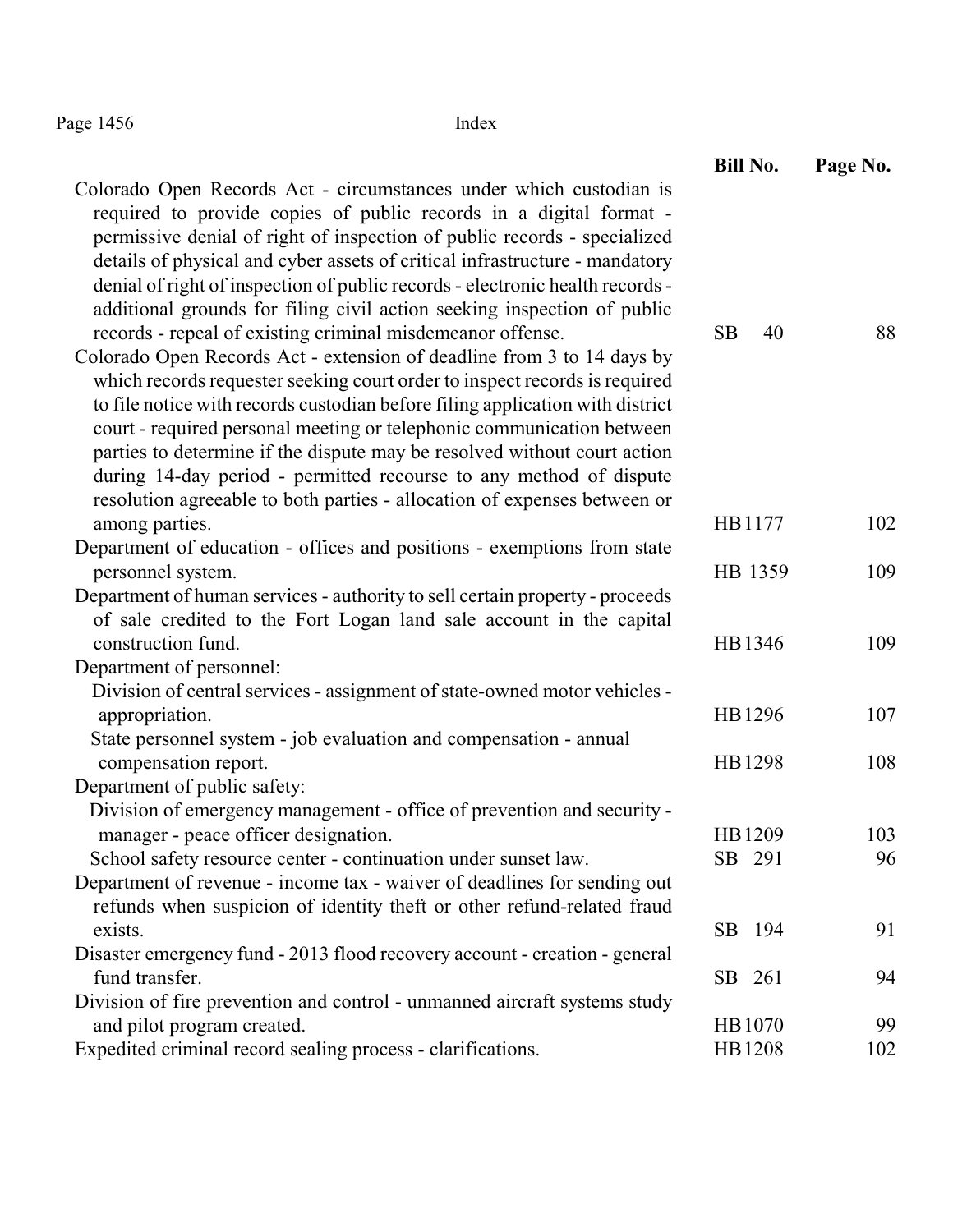|                                                                              | <b>Bill No.</b> | Page No. |
|------------------------------------------------------------------------------|-----------------|----------|
| General assembly - joint technology committee - powers and duties - budget   |                 |          |
| requests submitted to joint technology committee - requirements.             | SB 304          | 96       |
| General fund:                                                                |                 |          |
| Reserve - decrease.                                                          | 266<br>SB       | 95       |
| Transfers to capital construction fund and highway users tax fund.           | SB<br>262       | 95       |
| Transfers to cash funds.                                                     | 259<br>SB       | 94       |
| Governmental entities - limits on fees for installing solar energy devices.  | SB<br>179       | 91       |
| Information<br>technology resources -<br>independent<br>evaluation           |                 |          |
| recommendations - appropriation.                                             | HB 1361         | 109      |
| Marijuana enforcement - unlawful marijuana cultivation assisting - gray and  |                 |          |
| black market marijuana enforcement grant program - appropriation.            | HB1221          | 104      |
| Notaries - uniform law - relocation - continuation under sunset law.         | SB 132          | 90       |
| Office of economic development - revolving loan program to assist            |                 |          |
| transitions of existing businesses to employee-owned businesses.             | HB1214          | 103      |
| Office of information technology - information technology revolving fund -   |                 |          |
| appropriation.                                                               | SB 255          | 93       |
| Office of marijuana coordination - repeal.                                   | HB1295          | 107      |
| Pet animal care and facilities act - licensing exemptions.                   | HB 1228         | 106      |
| Procurement code - modernization.                                            | HB1051          | 97       |
| Public employees' retirement association:                                    |                 |          |
| Employment after retirement - extension of limitations - retirees employed   |                 |          |
| by a rural school district.                                                  | HB1176          | 101      |
| Judicial division - contributions - amortization equalization disbursement - |                 |          |
| supplemental amortization equalization disbursement.                         | HB1265          | 106      |
| Relocation of statute - correction of statutory citation in rules.           | HB1006          | 97       |
| Reserve academy grant program - appropriation.                               | <b>SB</b><br>96 | 90       |
| Risk management fund - self-insured property fund - state employee           |                 |          |
| workers' compensation account - allowable transfers.                         | SB<br>175       | 91       |
| Secured transactions - filing-office rules - annual report - repeal.         | HB1133          | 100      |
| Severance tax cash funds - transfers to general fund.                        | SB 260          | 94       |
| State auditor - establishment and administration of fraud hotline -          |                 |          |
| confidentiality protections - screening of hotline calls - consultation and  |                 |          |
| coordination with state agencies - reporting results of investigations -     |                 |          |
| annual report to legislative audit committee - protections against           |                 |          |
| retaliation.                                                                 | HB1223          | 104      |
| State capitol building advisory committee - department of personnel -        |                 |          |
| remaining duties of the fallen heroes memorial commission.                   | SB 122          | 90       |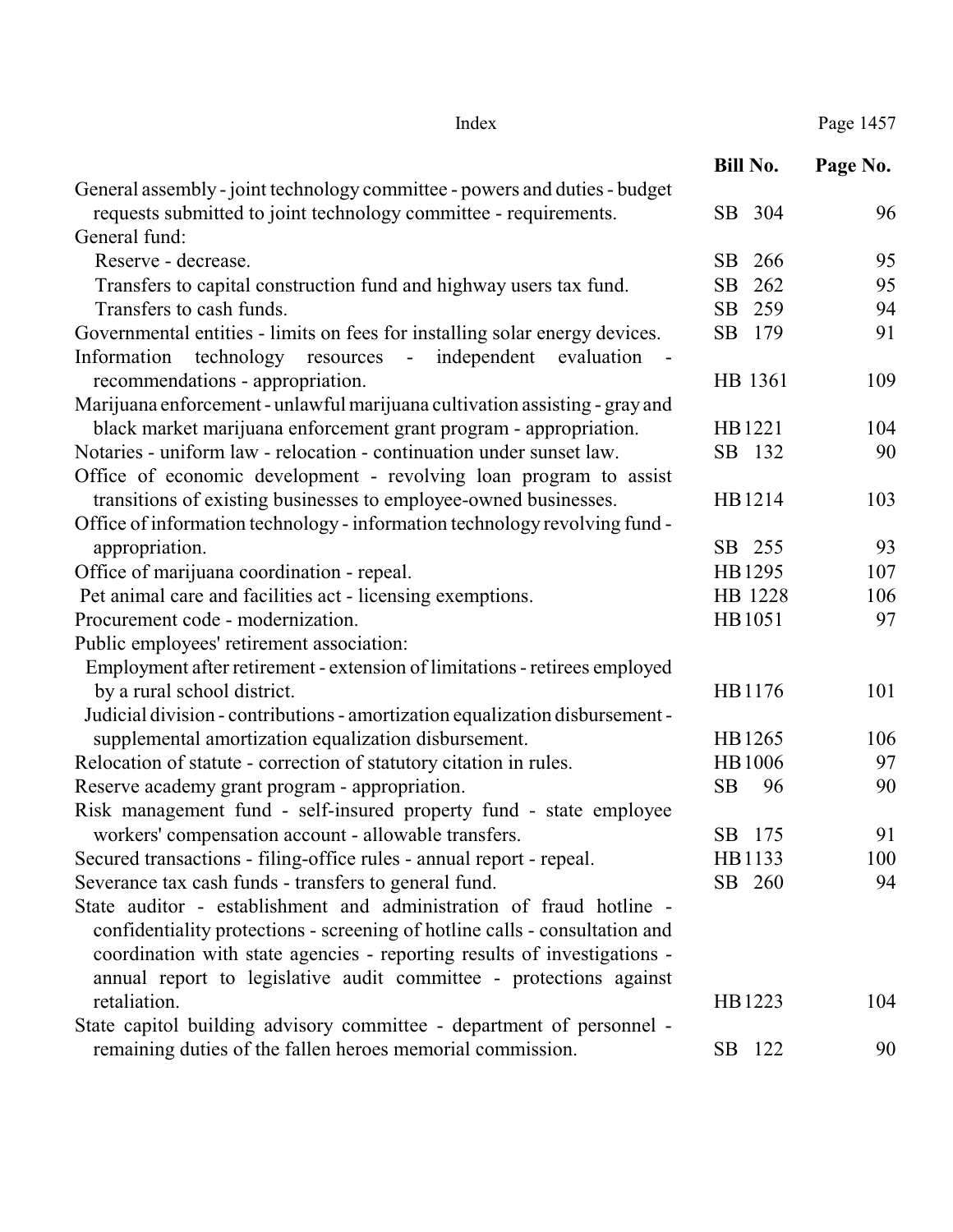|  | Page 1458 |  |
|--|-----------|--|
|--|-----------|--|

```
Index
```

|                                                                                | <b>Bill No.</b> | Page No. |
|--------------------------------------------------------------------------------|-----------------|----------|
| State employee reserve fund - transfer to general fund.                        | SB 265          | 95       |
| State funds - appropriations - authority for controller to allow expenditures  |                 |          |
| for capital construction items - information technology capital projects.      | SB 239          | 93       |
| State historical society:                                                      |                 |          |
| Authority to sell vacant property - proceeds to be credited to state museum    |                 |          |
| cash fund.                                                                     | HB1317          | 108      |
| Board - council - repeal.                                                      | HB1217          | 103      |
| Community museums cash fund.                                                   | SB 257          | 94       |
| Statutory reporting requirements - repeal or continue reports to the general   |                 |          |
| assembly - reports from:                                                       |                 |          |
| Department of public safety.                                                   | HB1059          | 99       |
| Department of regulatory agencies.                                             | <b>SB</b><br>44 | 89       |
| Department of local affairs.                                                   | HB1047          | 97       |
| Department of personnel.                                                       | HB1058          | 99       |
| Department of law.                                                             | SB 233          | 93       |
| Department of revenue.                                                         | HB1137          | 100      |
| Title 12 recodification study - relocation - fireworks.                        | SB 222          | 92       |
| Transportation - engineering design and construction - bidding process.        | SB 211          | 91       |
| Warrants and checks not presented to state treasurer for payment - procedure   |                 |          |
| for cancellation - transfer to unclaimed property trust fund - exceptions -    |                 |          |
| fiscal rules.                                                                  | <b>SB</b><br>46 | 89       |
| <b>Health and Environment</b>                                                  |                 |          |
| Colorado health service corps advisory council - extend repeal.                | SB<br>137       | 112      |
| Dental services - prohibition against setting fees - corrective action plan.   | SB<br>190       | 112      |
| Drinking water - testing for lead - grants to public schools -                 |                 |          |
| appropriation.                                                                 | HB1306          | 116      |
| Health care price information - transparency - patient access to information - |                 |          |
| no government review or approval of prices required.                           | SB<br>65        | 111      |
| Health care - required contract provisions between carriers and providers.     | HB1173          | 114      |
| Health - sexually transmitted infections.                                      | SB<br>18        | 111      |
| Heart attack care - reporting incidents to national database - department      |                 |          |
| confidentiality requirements - STEMI task force recommendations.               | HB1246          | 115      |
| Medical marijuana use - post-traumatic stress disorder.                        | <b>SB</b><br>17 | 111      |
| Retail food establishments - license fees - authority of a local board to set  |                 |          |
| fees.                                                                          | SB 244          | 112      |
|                                                                                |                 |          |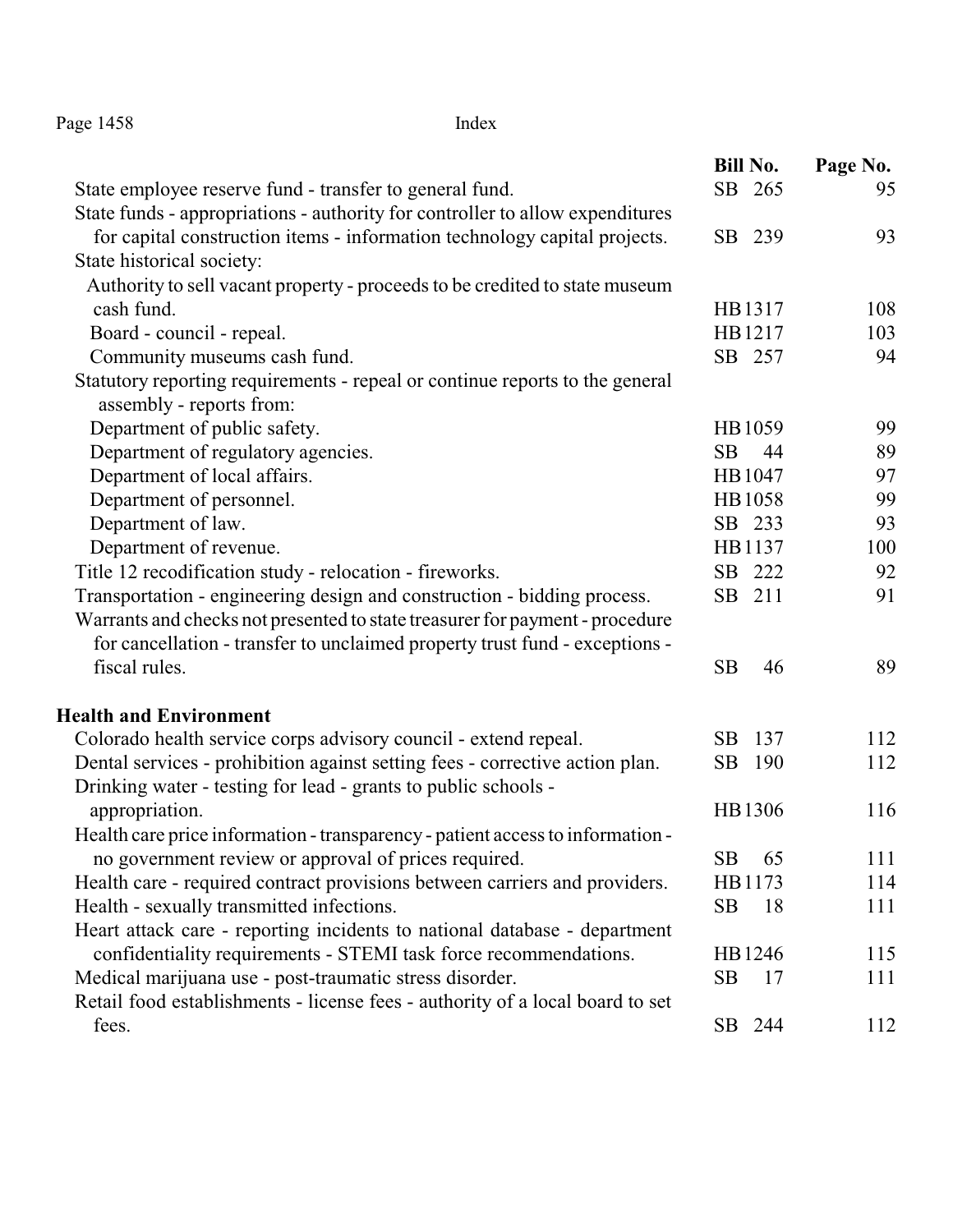|                                                                             | <b>Bill No.</b> | Page No. |
|-----------------------------------------------------------------------------|-----------------|----------|
| Statutory reporting requirements - repeal or continuation of reports to the |                 |          |
| general assembly.                                                           | <b>SB</b><br>56 | 111      |
| Title 12 recodification study - relocation - emergency volunteer health     |                 |          |
| practitioners - cancer drug treatment regulation.                           | HB1240          | 114      |
| Water quality control - graywater control regulations - scientific research |                 |          |
| exemption.                                                                  | <b>HB1008</b>   | 113      |
| Water quality program - fee increases - general fund financing -            |                 |          |
| appropriations.                                                             | HB1285          | 115      |
| Wholesale food manufacturing and storage - fees - appropriation.            | HB1079          | 113      |
| <b>Health Care Policy and Financing</b>                                     |                 |          |
| Colorado family support loan fund - repeal - transfer.                      | HB1078          | 122      |
| Commission on family medicine - nonsubstantive relocation of organic        |                 |          |
| statutes.                                                                   | HB1024          | 122      |
| Medicaid:                                                                   |                 |          |
| Accountable care collaborative - implementation - performance-based         |                 |          |
| provider payments.                                                          | HB1353          | 125      |
| Appeals - administrative hearing - process.                                 | HB1126          | 122      |
| Client and provider fraud - reporting.                                      | SB 295          | 121      |
| Client correspondence - audit.                                              | HB1143          | 123      |
| Client correspondence improvement - testing - appropriation.                | SB 121          | 117      |
| Home health services - location of services - appropriation.                | <b>SB</b><br>91 | 117      |
| Hospital provider fee - prioritize use of revenue.                          | SB 256          | 118      |
| PACE program - local ombudsmen - appropriation.                             | HB1264          | 123      |
| Provider billing and collections.                                           | HB1139          | 123      |
| Substance use disorder - residential and inpatient treatment - department   |                 |          |
| report - appropriation.                                                     | HB1351          | 125      |
| Waiver services for persons with intellectual and developmental             |                 |          |
| disabilities - conflict-free case management - implementation               |                 |          |
| - appropriation.                                                            | HB1343          | 124      |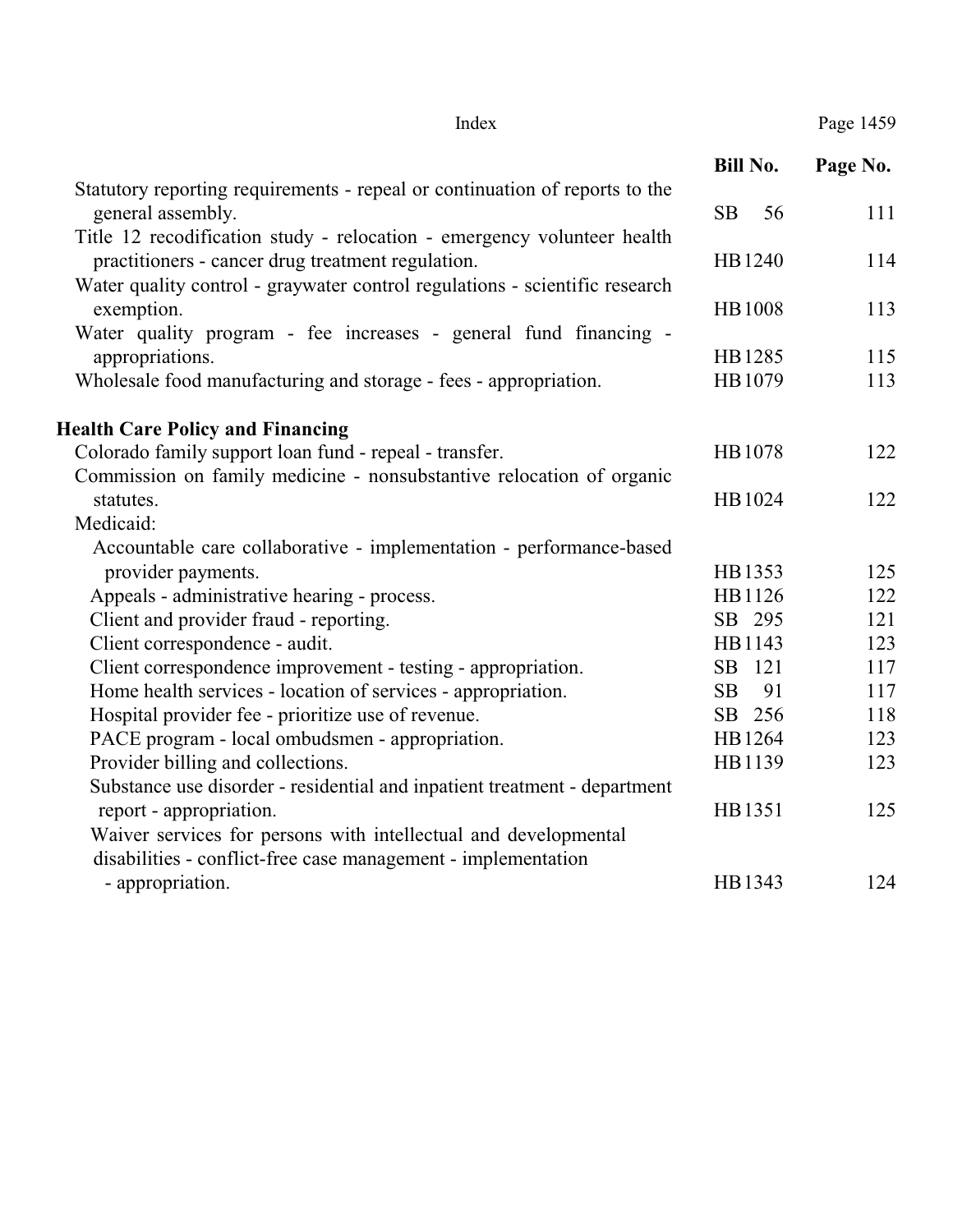Page 1460 Index

|                                                                                                                                                                                                                                                                                                                                                                                                                                                                                                                                                                                                                                                                                                                                                                                                                                                                                                                                  | <b>Bill No.</b> | Page No. |
|----------------------------------------------------------------------------------------------------------------------------------------------------------------------------------------------------------------------------------------------------------------------------------------------------------------------------------------------------------------------------------------------------------------------------------------------------------------------------------------------------------------------------------------------------------------------------------------------------------------------------------------------------------------------------------------------------------------------------------------------------------------------------------------------------------------------------------------------------------------------------------------------------------------------------------|-----------------|----------|
| Rural sustainability - repeal of hospital provider fee program - creation of<br>Colorado healthcare affordability and sustainability enterprise - health<br>care delivery system reform incentive payments program - reduction of<br>excess state revenues cap - classification of state reimbursement to local<br>governments as TABOR refund mechanism - lease-purchase agreements<br>to fund transportation and capital construction - exemption of marijuana<br>from state sales tax - increase in state marijuana sales tax rate - allocation<br>of state marijuana sales tax proceeds - required reduction in fiscal year<br>2018-19 departmental budget requests - elimination of general fund<br>transfers to highway users tax fund - medical services copayment<br>modifications - implementation of enhanced pediatric health home under<br>federal "ACE Kids Act" - income tax credit for business personal property |                 |          |
| taxes paid - appropriations.                                                                                                                                                                                                                                                                                                                                                                                                                                                                                                                                                                                                                                                                                                                                                                                                                                                                                                     | SB<br>267       | 118      |
| Statutory reporting requirements - indefinite continuation of reporting                                                                                                                                                                                                                                                                                                                                                                                                                                                                                                                                                                                                                                                                                                                                                                                                                                                          |                 |          |
| requirements - immediate or future repeal of obsolete provisions.                                                                                                                                                                                                                                                                                                                                                                                                                                                                                                                                                                                                                                                                                                                                                                                                                                                                | HB1060          | 122      |
| <b>Human Services - Behavioral Health</b>                                                                                                                                                                                                                                                                                                                                                                                                                                                                                                                                                                                                                                                                                                                                                                                                                                                                                        |                 |          |
| Behavioral health crisis response system - role - expansion -                                                                                                                                                                                                                                                                                                                                                                                                                                                                                                                                                                                                                                                                                                                                                                                                                                                                    |                 |          |
| appropriation.                                                                                                                                                                                                                                                                                                                                                                                                                                                                                                                                                                                                                                                                                                                                                                                                                                                                                                                   | SB 207          | 128      |
| Criminal and juvenile justice systems:                                                                                                                                                                                                                                                                                                                                                                                                                                                                                                                                                                                                                                                                                                                                                                                                                                                                                           |                 |          |
| Behavioral health - medication consistency - appropriation.                                                                                                                                                                                                                                                                                                                                                                                                                                                                                                                                                                                                                                                                                                                                                                                                                                                                      | <b>SB</b><br>19 | 127      |
| Mental health disorders - task force.                                                                                                                                                                                                                                                                                                                                                                                                                                                                                                                                                                                                                                                                                                                                                                                                                                                                                            | HB1020          | 130      |
| Housing and reentry services for persons with a behavioral or mental health<br>disorder following release from incarceration - cash fund - reversion of                                                                                                                                                                                                                                                                                                                                                                                                                                                                                                                                                                                                                                                                                                                                                                          |                 |          |
| unspent community corrections appropriation.                                                                                                                                                                                                                                                                                                                                                                                                                                                                                                                                                                                                                                                                                                                                                                                                                                                                                     | <b>SB</b><br>21 | 127      |
| Marijuana tax cash fund - approved uses - behavioral health services.                                                                                                                                                                                                                                                                                                                                                                                                                                                                                                                                                                                                                                                                                                                                                                                                                                                            | SB<br>264       | 130      |
| Mental health:                                                                                                                                                                                                                                                                                                                                                                                                                                                                                                                                                                                                                                                                                                                                                                                                                                                                                                                   |                 |          |
| Criminal and juvenile justice systems.                                                                                                                                                                                                                                                                                                                                                                                                                                                                                                                                                                                                                                                                                                                                                                                                                                                                                           | SB 246          | 130      |
| Disorders - substance use disorders - terminology - office of behavioral                                                                                                                                                                                                                                                                                                                                                                                                                                                                                                                                                                                                                                                                                                                                                                                                                                                         |                 |          |
| health.                                                                                                                                                                                                                                                                                                                                                                                                                                                                                                                                                                                                                                                                                                                                                                                                                                                                                                                          | SB 242          | 129      |
| Substance use disorders - research - appropriation.                                                                                                                                                                                                                                                                                                                                                                                                                                                                                                                                                                                                                                                                                                                                                                                                                                                                              | SB 193          | 128      |
| <b>Human Services - Social Services</b>                                                                                                                                                                                                                                                                                                                                                                                                                                                                                                                                                                                                                                                                                                                                                                                                                                                                                          |                 |          |
| Advisory boards for veterans community living centers - continuation under                                                                                                                                                                                                                                                                                                                                                                                                                                                                                                                                                                                                                                                                                                                                                                                                                                                       |                 |          |
| sunset law.                                                                                                                                                                                                                                                                                                                                                                                                                                                                                                                                                                                                                                                                                                                                                                                                                                                                                                                      | SB 219          | 131      |
| Child care:                                                                                                                                                                                                                                                                                                                                                                                                                                                                                                                                                                                                                                                                                                                                                                                                                                                                                                                      |                 |          |
| Assistance program - block grants - child care improvement activities.                                                                                                                                                                                                                                                                                                                                                                                                                                                                                                                                                                                                                                                                                                                                                                                                                                                           | HB1355          | 136      |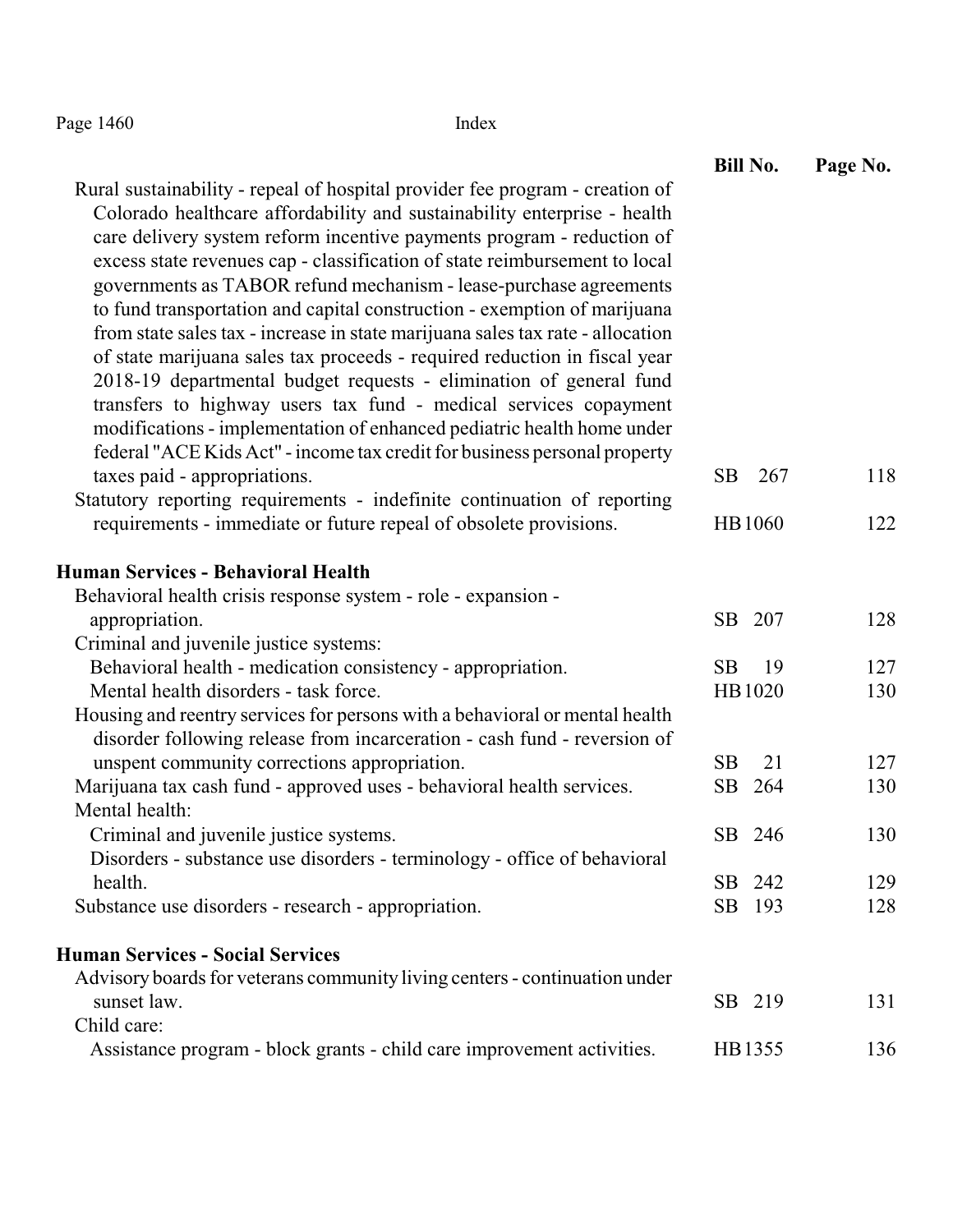|                                                                                 | <b>Bill No.</b> | Page No. |
|---------------------------------------------------------------------------------|-----------------|----------|
| Background checks - transfer with employment.                                   | HB1135          | 133      |
| Licensing - exemptions - family home child care.                                | SB 110          | 131      |
| Child welfare services:                                                         |                 |          |
| Allocation formula.                                                             | HB1052          | 133      |
| Licensed out-of-home placement providers - rates - appropriation.               | HB1292          | 135      |
| Child welfare workers - resiliency programs.                                    | HB1283          | 134      |
| Colorado board of commissioners of veterans community living centers -          |                 |          |
| continuation under sunset law.                                                  | SB 217          | 131      |
| Colorado works program - employment opportunities with wages program -          |                 |          |
| creation - appropriation.                                                       | SB<br>292       | 132      |
| Dependency and neglect - child protection teams.                                | 16<br><b>SB</b> | 131      |
| Early childhood leadership commission - extend repeal.                          | HB1106          | 133      |
| Financial exploitation - duty to report - disclosures - delay in disbursement - |                 |          |
| immunity.                                                                       | HB1253          | 74       |
| Medicaid - home care allowance grant program - extend repeal.                   | HB1045          | 132      |
| Mistreatment of at-risk adults - records of perpetrators - employer request     |                 |          |
| for records check - appropriation.                                              | HB1284          | 134      |
| Public assistance - electronic benefits transfers for accessing benefits from   |                 |          |
| ATMs - prohibited at liquor-licensed establishments - exemption for             |                 |          |
| liquor-licensed drugstores.                                                     | HB1365          | 136      |
| Statutory reporting requirements - repeal or continuation of reports to the     |                 |          |
| general assembly - reports from department of human services.                   | SB 234          | 131      |
| <b>Insurance</b>                                                                |                 |          |
| Division of insurance - continuation under sunset law - jurisdiction over       |                 |          |
| health maintenance organizations - study and report on preneed funeral          |                 |          |
| contracts - scope of regulation - fines and penalties - permissible             |                 |          |
| surcharges.                                                                     | SB 249          | 138      |
| Domestic insurers - health plans - acquisition of control - public notice -     |                 |          |
| appropriation.                                                                  | SB 198          | 137      |
| Health care coverage:                                                           |                 |          |
| Health care services delivered via telehealth.                                  | HB1094          | 140      |
| High-risk individuals - insurance commissioner to study and report.             | SB 300          | 139      |
| Prescription contraceptives - coverage of multiple-months' supply.              | HB1186          | 141      |
| Health insurance - prescription drugs - step therapy - limits on requirement    |                 |          |
| by carrier.                                                                     | SB 203          | 138      |
| Limited lines property insurance - self-storage space.                          | HB1263          | 142      |

## Index Page 1461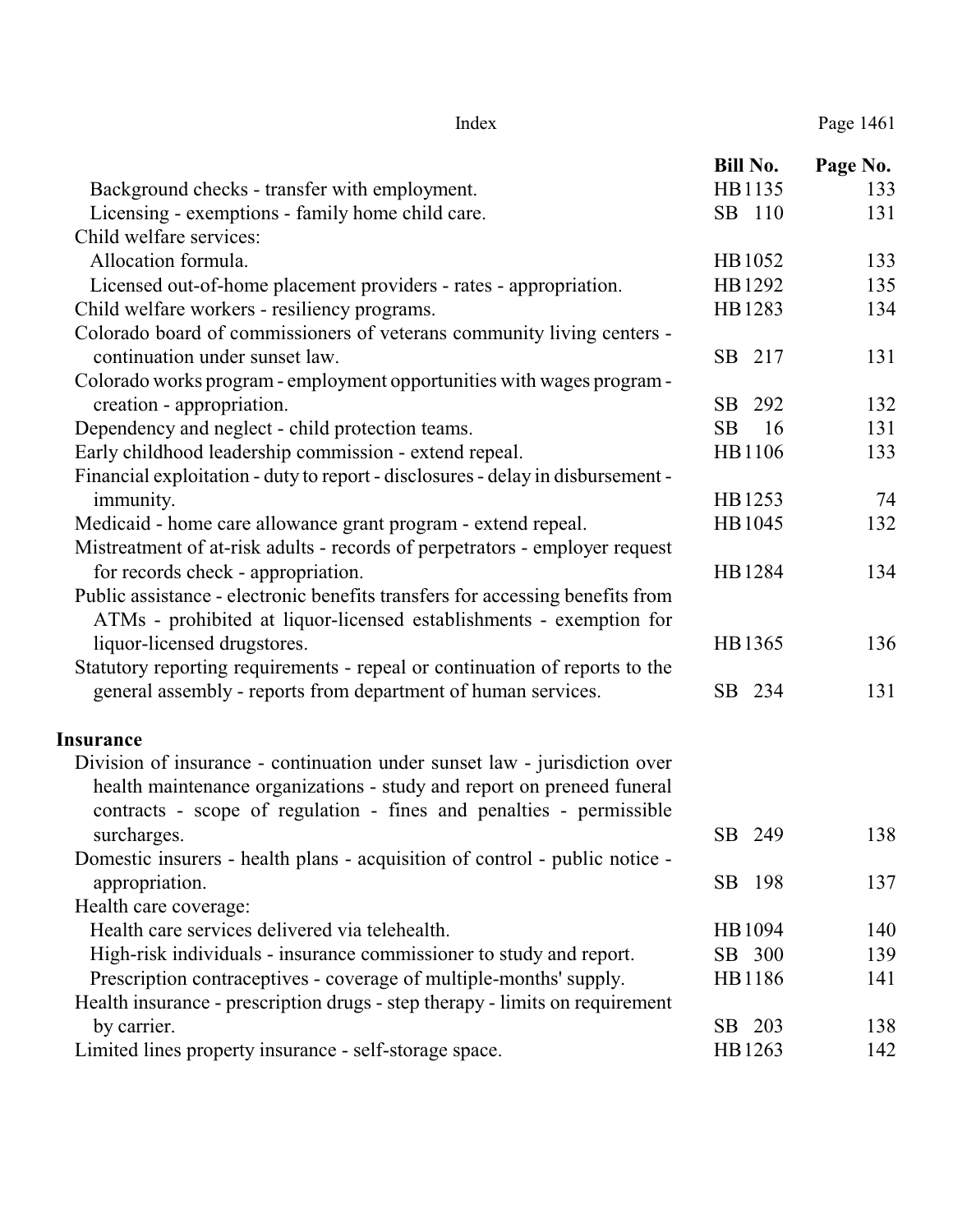# Page 1462 Index

|                                                                                                                                              | <b>Bill No.</b>  | Page No.   |
|----------------------------------------------------------------------------------------------------------------------------------------------|------------------|------------|
| Participating provider networks - health insurer selection standards -<br>development, use, and disclosure of standards - reconsideration of |                  |            |
| decisions affecting participating providers - notice to providers -                                                                          |                  |            |
| enforcement by insurance commissioner - appropriation.                                                                                       | 88<br>SB         | 137        |
| Regulation of insurance companies - oversight by commissioner of                                                                             |                  |            |
| insurance - market conduct examinations - decoupled from financial                                                                           |                  |            |
| examinations - civil penalty authority.                                                                                                      | HB1231<br>SB 274 | 141<br>139 |
| Surplus lines insurance - disability insurance.                                                                                              |                  |            |
| <b>Labor and Industry</b>                                                                                                                    |                  |            |
| Division of labor standards and statistics - disclosure of information                                                                       |                  |            |
| concerning violation of wage laws - exception for trade secrets -                                                                            |                  |            |
| procedure for determination.                                                                                                                 | HB1021           | 143        |
| Statutory reporting requirements - repeal or continuation of reports to the                                                                  |                  |            |
| general assembly.                                                                                                                            | HB1272           | 144        |
| Transportation access for people with disabilities - technical demonstration                                                                 |                  |            |
| forum.                                                                                                                                       | <b>SB</b><br>11  | 143        |
| Wage information - discriminatory and unfair labor practice.                                                                                 | HB1269           | 144        |
| WORK act - extension - expedited procedure for repeat applicants - removal                                                                   |                  |            |
| of cap on expenditures in fiscal year.                                                                                                       | HB1357           | 145        |
| Workers' compensation:                                                                                                                       |                  |            |
| Benefits for injured workers of uninsured employers - creation of                                                                            |                  |            |
| uninsured employer fund - creation of uninsured employer board - rules                                                                       |                  |            |
| - appropriation.                                                                                                                             | HB1119           | 144        |
| Mental impairment claims.                                                                                                                    | HB1229           | 144        |
| <b>Military and Veterans</b>                                                                                                                 |                  |            |
| Board of veterans affairs - continuation under sunset law.                                                                                   | SB 212           | 146        |
| Grants related to the USS Colorado - appropriation.                                                                                          | SB 183           | 146        |
| National Guard tuition assistance program - remove limit on                                                                                  |                  |            |
| appropriations.                                                                                                                              | SB 174           | 63         |
| Statutory reporting requirements - continuation of reports to general                                                                        |                  |            |
| assembly - reports from board of veterans affairs.                                                                                           | HB1255           | 146        |
| <b>Motor Vehicles and Traffic Regulation</b>                                                                                                 |                  |            |
| Autocycles - defined as motorcycles - safety equipment required -                                                                            |                  |            |
| exemption from motorcycle endorsement requirements.                                                                                          | HB1044           | 149        |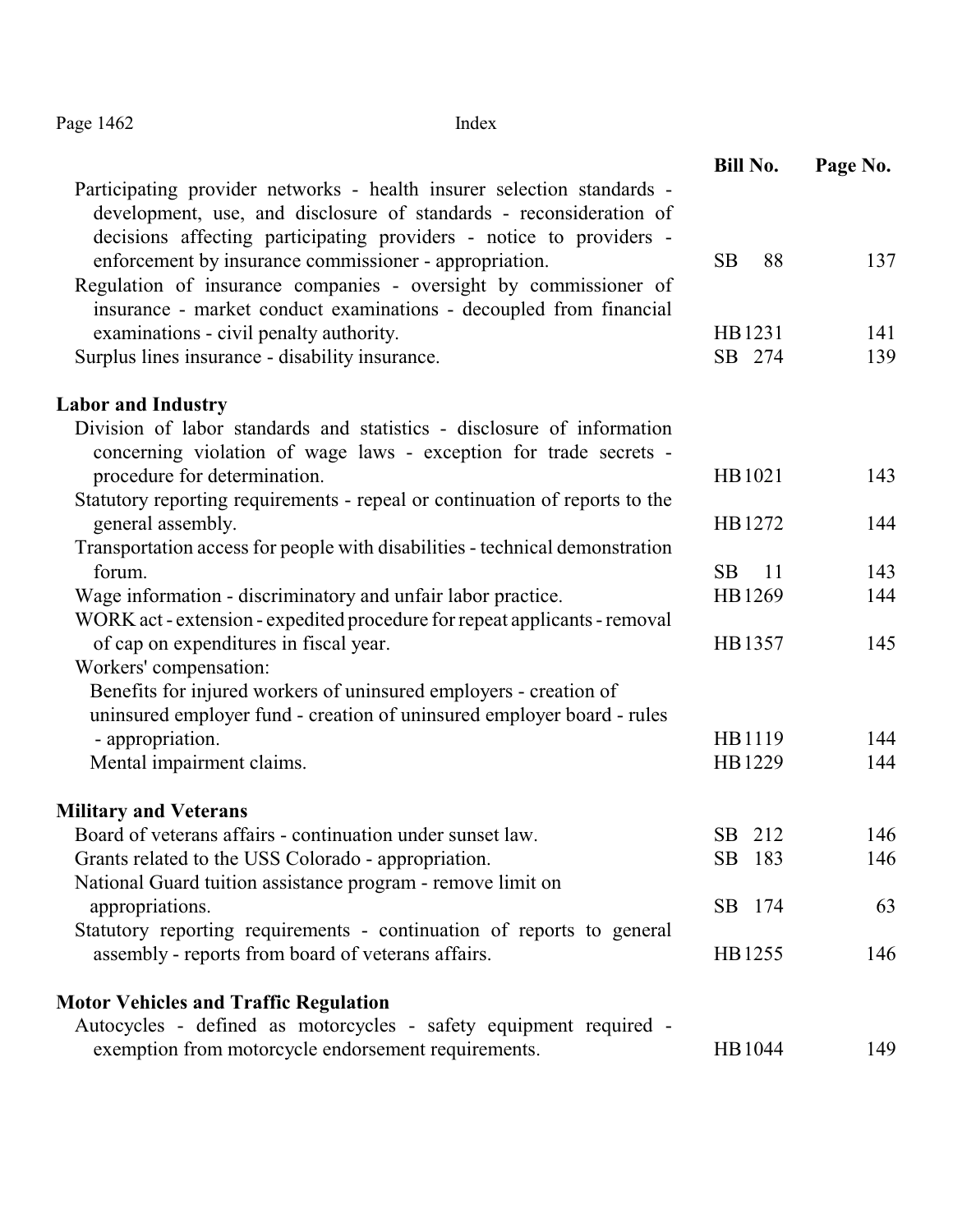| Index | Page 1463 |
|-------|-----------|
|-------|-----------|

|--|

|                                                                                  | <b>Bill No.</b> | Page No. |
|----------------------------------------------------------------------------------|-----------------|----------|
| Automated driving equipment - local governments - authorizing and testing        |                 |          |
| - requirement for approval by Colorado state patrol and Colorado                 |                 |          |
| department of transportation.                                                    | SB 213          | 147      |
| Bicycles - electrical assisted bicycles - classifications - labeling - local     |                 |          |
| regulation - use of helmets.                                                     | HB1151          | 152      |
| Certificates of title:                                                           |                 |          |
| Arrangements for transfer of title upon death - beneficiary designation          |                 |          |
| forms.                                                                           | HB1213          | 153      |
| Registration - verification of information - vehicle identification              |                 |          |
| numbers.                                                                         | HB1105          | 150      |
| Salvage vehicles - insurers - theft damage.                                      | HB1205          | 153      |
| Commercial vehicles - equipment standards - inspections.                         | HB1061          | 150      |
| Data concerning substance-affected driving violations - report.                  | HB1315          | 155      |
| Department of revenue records - electronic access - insurers - motor vehicle     |                 |          |
| salvage pools.                                                                   | SB 251          | 148      |
| Driver's licenses - people with disabilities - driving permits - confidentiality |                 |          |
| of information.                                                                  | SB 286          | 148      |
| Driving under restraint based on outstanding judgment - penalty -                |                 |          |
| appropriation.                                                                   | HB1162          | 152      |
| Due care when passing vehicles flashing lights - public utility service          |                 |          |
| vehicles - increased penalty if injury or death.                                 | SB 229          | 148      |
| Emily Keyes organ donation fund - name change - continuation of fund -           |                 |          |
| membership of advisory board - reporting requirements - appropriation.           | HB1027          | 149      |
| Leaving the scene of an accident - serious bodily injury or death - license      |                 |          |
| suspension based on preponderance of the evidence.                               | HB1277          | 154      |
| Penalties for DUI offenders who commit their fourth and subsequent DUI           |                 |          |
| offenses.                                                                        | HB1288          | 154      |
| Registration:                                                                    |                 |          |
| Certificates of title - administration - county clerks and recorders -           |                 |          |
| computer systeam.                                                                | HB1107          | 151      |
| License plates - appropriations.                                                 | SB 176          | 147      |
| Special license plates - Pueblo chile.                                           | HB1012          | 149      |
| Special license plates - United States Army special forces.                      | HB1149          | 151      |
| Taxation - special license plates - aviation.                                    | HB1212          | 153      |
| Title 12 recodification study - relocation - commercial driving schools.         | SB 224          | 147      |
| Use of a wireless phone for text messaging - careless driving requirement -      |                 |          |
| increased penalty.                                                               | <b>SB</b><br>27 | 147      |
|                                                                                  |                 |          |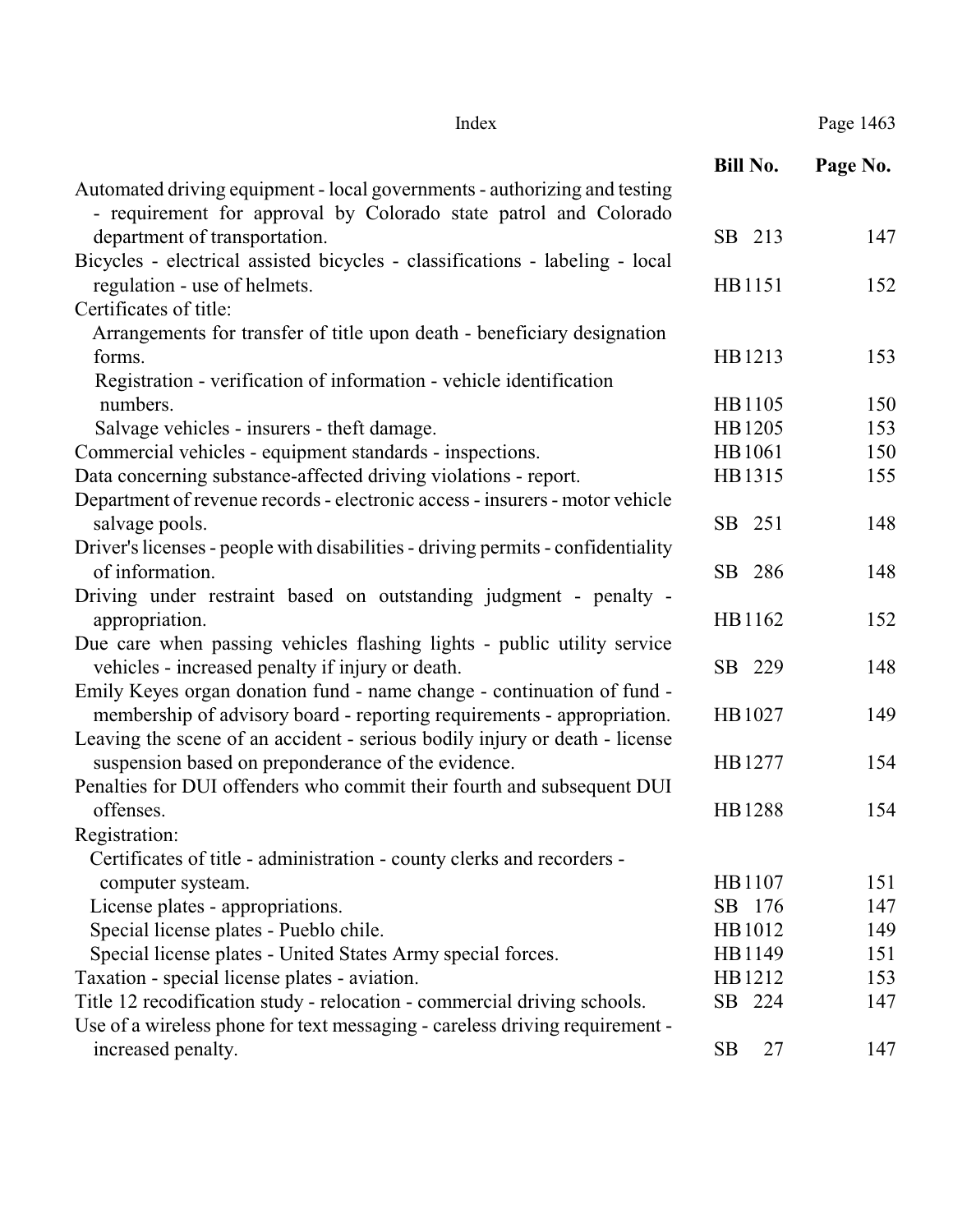| Page 1464 |  |
|-----------|--|
|-----------|--|

Index

|                                                                                                                                                                                                             | <b>Bill No.</b> | Page No. |
|-------------------------------------------------------------------------------------------------------------------------------------------------------------------------------------------------------------|-----------------|----------|
| <b>Natural Resources</b>                                                                                                                                                                                    |                 |          |
| Forests - wildfire risk reduction - forest health - grant programs -<br>consolidation.                                                                                                                      | <b>SB</b><br>50 | 156      |
| Recreational trails - construction and maintenance - use of volunteer<br>services under grant program - limited immunity for volunteers and                                                                 |                 |          |
| nonprofit entities.<br>Runyon-Fountain lakes state wildlife area - stakeholder process - multi-party                                                                                                        | SB<br>100       | 156      |
| master plan - report.                                                                                                                                                                                       | <b>SB</b><br>73 | 156      |
| Statutory reporting requirements - continuation of reports to general<br>assembly - reports from department of natural resources.<br>Wildlife - threatened and endangered species - conservation programs - | HB1257          | 157      |
| funding - annual allocation from species conservation trust fund -<br>appropriation.                                                                                                                        | SB 202          | 157      |
| <b>Probate, Trusts, and Fiduciaries</b>                                                                                                                                                                     |                 |          |
| Colorado uniform trust decanting act - technical correction.                                                                                                                                                | SB 124          | 158      |
| Disability trusts.                                                                                                                                                                                          | HB1280          | 158      |
| Title 12 recodification study - relocation - anatomical gift and unclaimed<br>human bodies.                                                                                                                 | SB 223          | 158      |
| <b>Professions and Occupations</b>                                                                                                                                                                          |                 |          |
| Alcohol beverage regulation:                                                                                                                                                                                |                 |          |
| Age of servers at taverns and lodging and entertainment facilities.<br>Sale of nonalcohol products at retail liquor stores - products                                                                       | SB 237          | 165      |
| excluded from limit on nonalcohol products sales revenues.                                                                                                                                                  | SB 269          | 167      |
| Alcohol beverages:                                                                                                                                                                                          |                 |          |
| Licensing - restaurants and taverns - higher education institution -<br>appropriation.                                                                                                                      | HB1120          | 169      |
| Penalties for selling to a visibly intoxicated or underage person -<br>limitation of penalties for violations in sales rooms or retail                                                                      |                 |          |
| establishments.                                                                                                                                                                                             | SB<br>134       | 161      |
| Purchase by employees and agents.                                                                                                                                                                           | <b>SB</b><br>58 | 159      |
| Regulation - amateur winemakers - tastings, contests, and judgings.                                                                                                                                         | HB1145          | 170      |
| Special event permits - eligibility for certain entities.                                                                                                                                                   | <b>SB</b><br>77 | 159      |
| Barbers and cosmetologists - accreditation requirements - rules.                                                                                                                                            | HB1196          | 171      |
| Bingo-raffle law - continuation under sunset law.                                                                                                                                                           | SB 232          | 92       |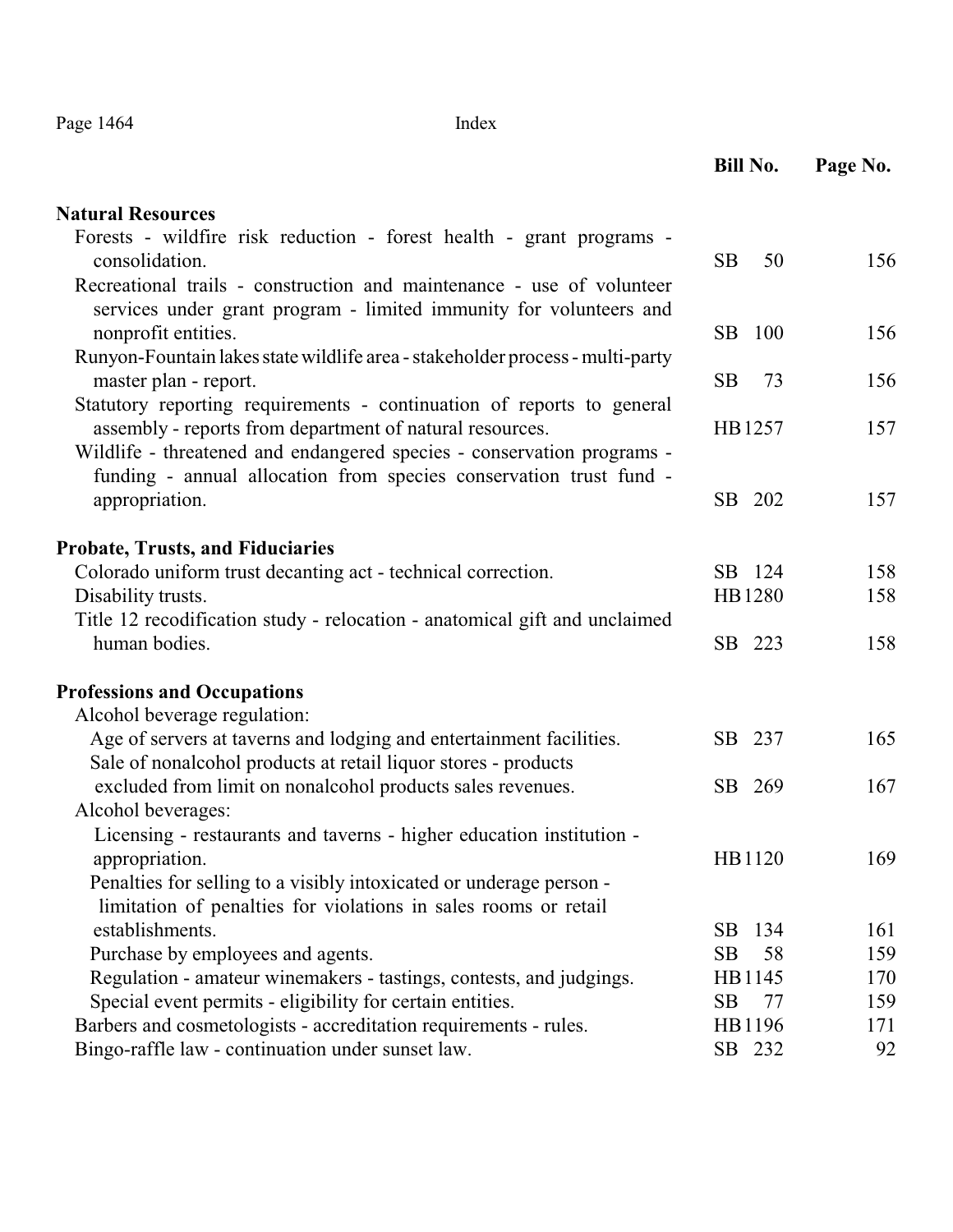| Page 1465 |  |
|-----------|--|
|           |  |

Index Pag

|                                                                               | <b>Bill No.</b> | Page No. |
|-------------------------------------------------------------------------------|-----------------|----------|
| Cash-bail and cash-bonding agents - continuation under sunset law -           |                 |          |
| procedure for release of lien on real estate.                                 | SB 236          | 165      |
| Combative sports - office of boxing - Colorado state boxing commission -      |                 |          |
| continuation under sunset law - appropriation.                                | SB<br>-148      | 162      |
| Debt collection - continuation of regulation under sunset law - debt buyers - |                 |          |
| legal actions - collection agencies - statute of limitations - reporting      |                 |          |
| requirements - appropriation.                                                 | SB 216          | 164      |
| Dental hygienists - use of lasers - rules.                                    | HB1010          | 168      |
| Dental services - prohibition against setting fees - corrective action plan.  | SB 190          | 112      |
| Electricians - continuing education requirements - waiver upon first renewal  |                 |          |
| of license - qualifications of residential inspectors - phase-out of          |                 |          |
| qualification based on experience only.                                       | 247<br>SB       | 166      |
| Health care - mammography report required - dense breast tissue.              | SB<br>142       | 161      |
| Health care prescriber boards - complaint procedures - health insurance       |                 |          |
| provider directories - appropriation.                                         | HB1165          | 170      |
| Landlords and tenants - tenancies of one month or longer but less than six    |                 |          |
| months - termination of tenancy - increased rent - twenty-one-day notice      |                 |          |
| requirement.                                                                  | 245<br>SB       | 166      |
| Landscape architects - continuation under sunset law.                         | SB 218          | 164      |
| Marijuana:                                                                    |                 |          |
| Medical marijuana remediation - average market rate calculation               |                 |          |
| - affiliated and unaffiliated excise tax calculation - appropriation.         | 192<br>SВ       | 163      |
| Occupational license - residency requirement exemption -                      |                 |          |
| training program participant - appropriation.                                 | SB<br>187       | 162      |
| Medical marijuana:                                                            |                 |          |
| Medical marijuana business operators - allow business to move within          |                 |          |
| state - opportunity to remediate microbial product - medical marijuana        |                 |          |
| infused product manufacturer sell marijuana.                                  | HB1034          | 168      |
| Vertical integration - state licensing set percentage - appropriation.        | SB 111          | 160      |
| Mental health professionals:                                                  |                 |          |
| Disclosure of client communication to protect school occupants - repeal       |                 |          |
| contingency provision.                                                        | HB1183          | 171      |
| Statute of limitations on claims related to patient records - requirement to  |                 |          |
| notify client - deadline for resolving complaints.                            | HB1011          | 168      |
| Mortgage loan originators - licensing exemption - loans to family             |                 |          |
| members.                                                                      | SB 127          | 160      |
|                                                                               |                 |          |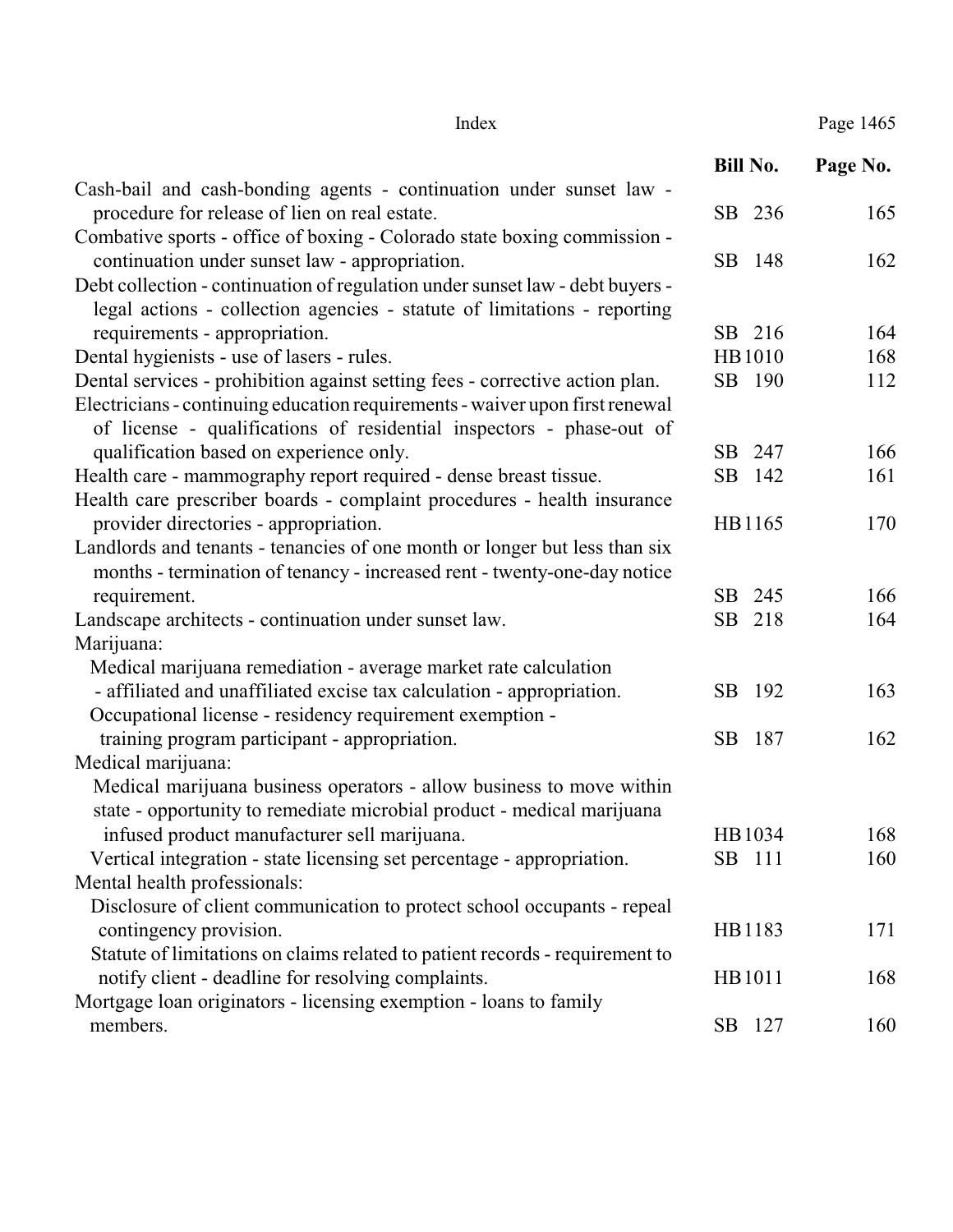Page 1466 Index

|                                                                                                                                                   | <b>Bill No.</b> | Page No. |
|---------------------------------------------------------------------------------------------------------------------------------------------------|-----------------|----------|
| Motor vehicle dealers - powersports vehicle dealers - continuation under                                                                          |                 |          |
| sunset law - transfer of regulatory authority - grounds for discipline -                                                                          |                 |          |
| appropriations.                                                                                                                                   | SB 240          | 165      |
| Motor vehicle manufacturers and dealers - powersports vehicle                                                                                     |                 |          |
| manufacturers and dealers - repeal.                                                                                                               | SB 298          | 167      |
| Naturopathic doctors - regulation by director of division of professions and<br>occupations - continuation under sunset law - authorized titles - |                 |          |
| mandatory reporting of abuse, neglect, or mistreatment.                                                                                           | SB 106          | 159      |
| Notaries - unsworn declarations - application of uniform act in the United                                                                        |                 |          |
| States.                                                                                                                                           | SB<br>154       | 162      |
| Nurse practice act - dispensing over-the-counter medication to minors.                                                                            | SB<br>33        | 159      |
| Pharmacies - compounded drugs - veterinary pharmaceuticals - definition                                                                           |                 |          |
| of "patient" removed.                                                                                                                             | HB1274          | 172      |
| Pharmacists and pharmaceuticals - adulterated, misbranded, or counterfeit                                                                         |                 |          |
| drugs - unlawful to possess, sell, dispense, administer - civil penalties.                                                                        | HB1224          | 171      |
| Pharmacists:                                                                                                                                      |                 |          |
| Electronic prescription drug monitoring program - authority of health care                                                                        |                 |          |
| providers, pharmacists, and veterinarians to query the system.                                                                                    | 146<br>SB.      | 161      |
| Supervision of pharmacy technicians.                                                                                                              | SB 268          | 167      |
| Physical therapy licensure - interstate compact - fingerprint-based                                                                               |                 |          |
| background checks - required participation in compact's data system -                                                                             |                 |          |
| compliance with Michael Skolnik Medical Transparency Act of 2010 -                                                                                |                 |          |
| appropriation.                                                                                                                                    | HB1057          | 169      |
| Powersports and motor vehicle sales - acting without proper authorization -                                                                       |                 |          |
| increased penalties - appropriation.                                                                                                              | HB1249          | 172      |
| Real estate brokers - qualifications of members of real estate commission -                                                                       |                 |          |
| renewal cycle for licenses - consolidation of administrative cash funds -                                                                         |                 |          |
| qualifications of employing brokers - referral fees - grounds for discipline                                                                      |                 |          |
| of licensees - deferred judgments - continuation under sunset law.                                                                                | SB 215          | 163      |
| Speech language pathologists - certification - examinations - continuation                                                                        |                 |          |
| under sunset law.                                                                                                                                 | 108<br>SB.      | 160      |
| Title 12 recodification study - relocation - attorneys-at-law.                                                                                    | SB 227          | 164      |
| Veterinarians - veterinary education loan repayment council - designation                                                                         |                 |          |
| of veterinary shortage areas - eligibility - fund transfer.                                                                                       | HB1282          | 3        |
| <b>Property</b>                                                                                                                                   |                 |          |
| Accessible housing - update construction standard.                                                                                                | HB1067          | 174      |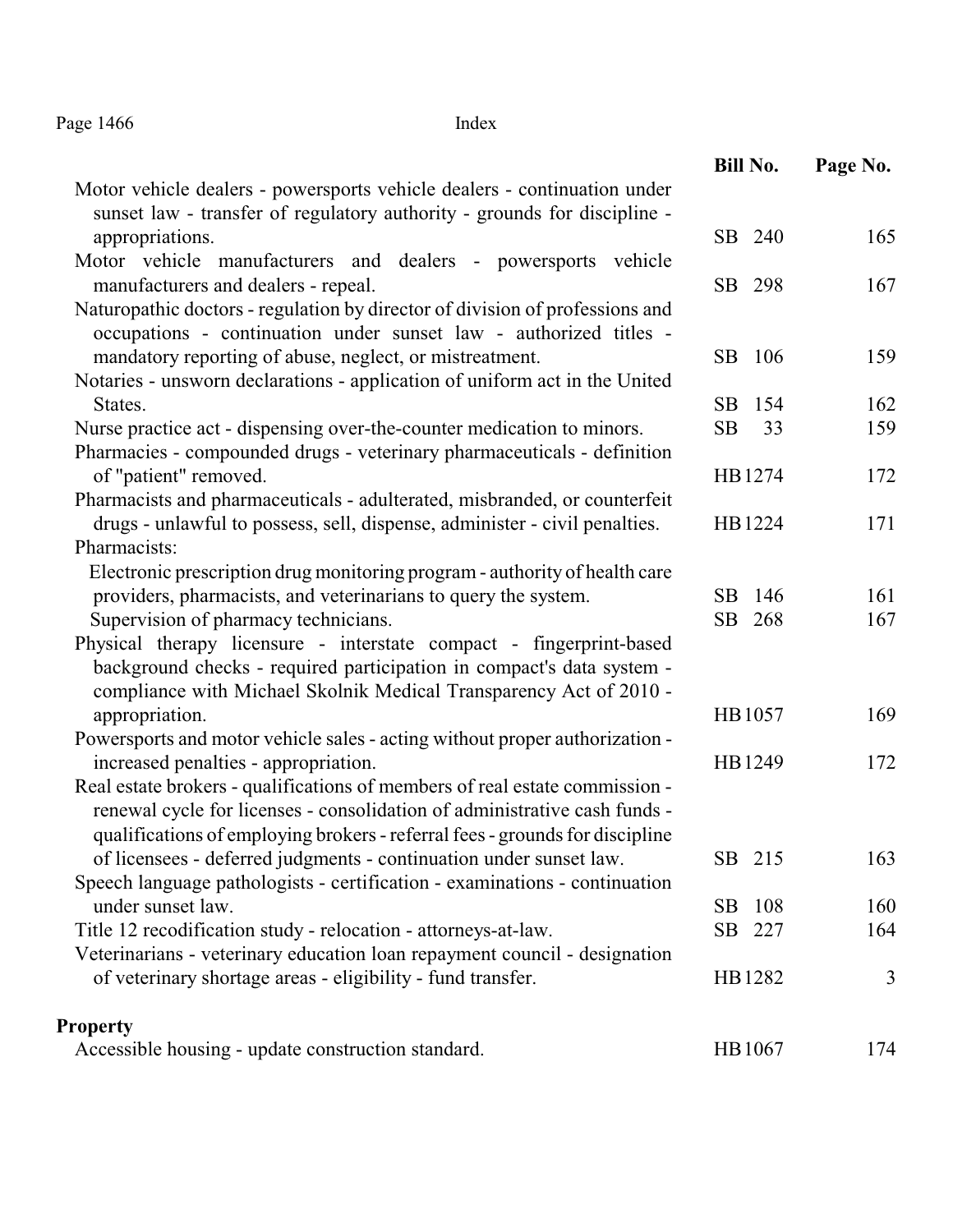| Index                                                                                                                                                                                                                                                               |                 | Page 1467 |
|---------------------------------------------------------------------------------------------------------------------------------------------------------------------------------------------------------------------------------------------------------------------|-----------------|-----------|
|                                                                                                                                                                                                                                                                     | <b>Bill No.</b> | Page No.  |
| Construction defect actions - lawsuits commenced by HOA executive board<br>on behalf of unit owners - prerequisites - notice to unit owners - meeting<br>of unit owners - disclosure of risks and benefits - voting period - record<br>of communications and votes. | HB1279          | 174       |
| Conveyances - deeds - property description - presumption of conveyance of<br>grantor's interest in adjoining vacated property - application of                                                                                                                      |                 |           |
| presumption to all deeds, leases, and mortgages.<br>Small wireless service infrastructure installation - expediting local                                                                                                                                           | <b>SB</b><br>97 | 173       |
| government permitting processes - allowing rights-of-way access.<br>Tenants and landlords - protection for victims of unlawful sexual behavior,                                                                                                                     | HB1193          | 83        |
| stalking, or domestic violence.                                                                                                                                                                                                                                     | HB1035          | 173       |
| Torrens title registration - migration to recording system.                                                                                                                                                                                                         | SB 140          | 173       |
| <b>Public Utilities</b>                                                                                                                                                                                                                                             |                 |           |
| Energy outreach Colorado - department of human services - Colorado                                                                                                                                                                                                  |                 |           |
| energy office - low-income energy assistance funding - continuation of<br>conditional funding.                                                                                                                                                                      | HB1116          | 177       |
| Investor-owned electric utilities - monthly billing - billing format<br>requirements - public utilities commission review.                                                                                                                                          | SB 105          | 176       |
| Public utilities commission:                                                                                                                                                                                                                                        |                 |           |
| Demand-side management programs for investor-owned electric utilities<br>- extension.                                                                                                                                                                               | HB1227          | 178       |
| Nonadjudicatory proceeding - evaluation of investor-owned<br>utilities' service extension procedures - recommendations - rules.<br>Regulation of motor carriers - permitting - streamlining enforcement of                                                          | SB 271          | 177       |
| permits.                                                                                                                                                                                                                                                            | SB<br>180       | 176       |
| Telecommunications - broadband deployment grants - use of high cost<br>support mechanism money for project grants.                                                                                                                                                  | SB 306          | 177       |
| <b>Statutes</b>                                                                                                                                                                                                                                                     |                 |           |
| Enactment of 2016 Statutes.                                                                                                                                                                                                                                         | HB1073          | 179       |
| Revisor's Bill.                                                                                                                                                                                                                                                     | SB 294          | 179       |
| State auditor and legislative audit committee - various updates - timing of<br>performance audits of public highway authorities - reports on retention of<br>working capital - registration of warrants exchanged for county bonds -                                |                 |           |
| report on operating costs of enhanced emissions inspections contractor -<br>statutory reporting requirements - repeal of obsolete provisions.                                                                                                                       | HB1005          | 75        |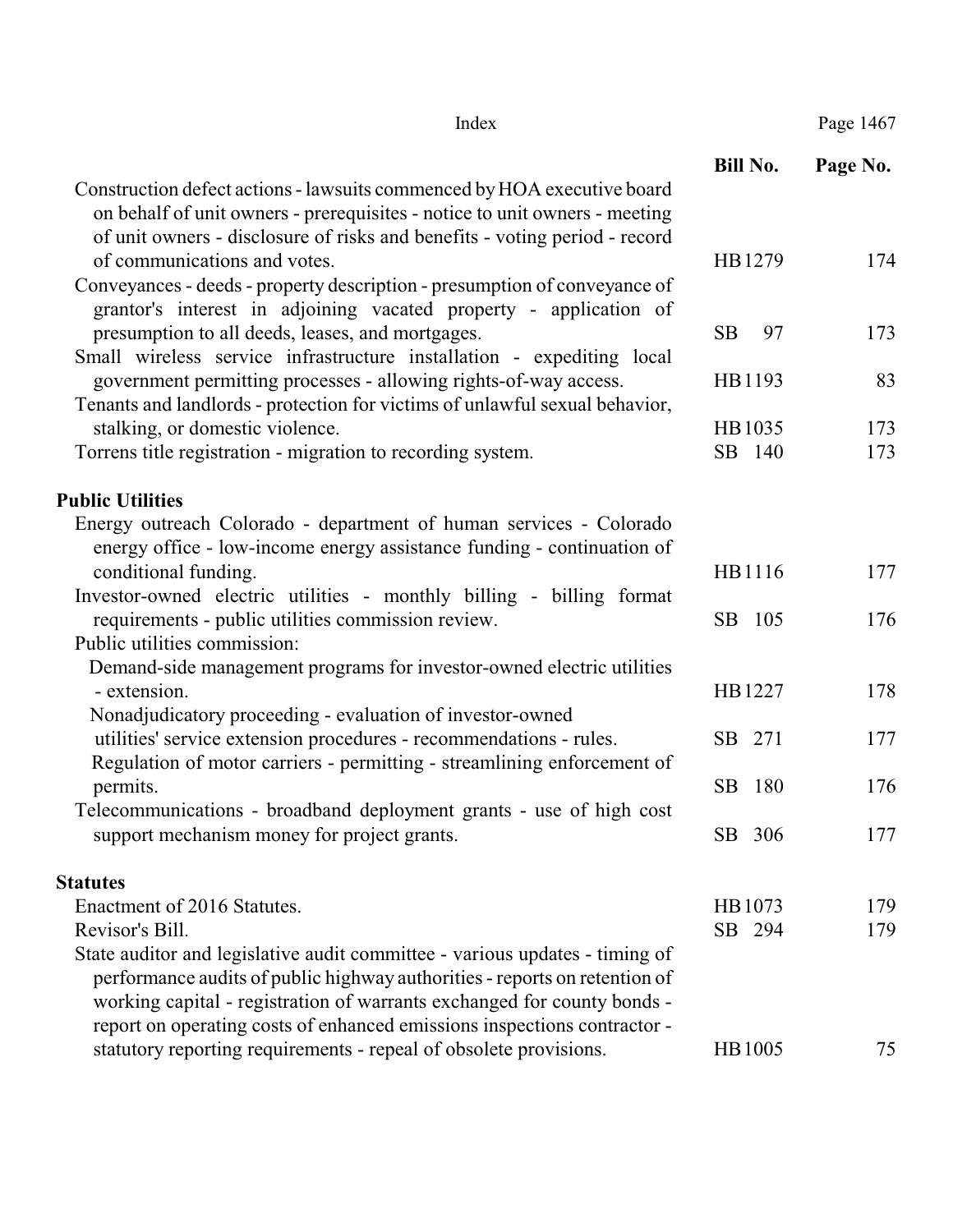Page 1468 Index

|                                                                               | <b>Bill No.</b> | Page No.       |
|-------------------------------------------------------------------------------|-----------------|----------------|
| State house and senate district boundaries - statutory reporting requirements |                 |                |
| - repeal of obsolete provisions.                                              | HB1025          | 76             |
| Statutory reporting requirements - repeal or continue reports to the general  |                 |                |
| assembly - reports from:                                                      |                 |                |
| Board of veterans affairs.                                                    | HB1255          | 146            |
| Department of corrections.                                                    | 31<br><b>SB</b> | 24             |
| Department of human services.                                                 | SB 234          | 131            |
| Department of labor and employment.                                           | HB1272          | 144            |
| Department of law.                                                            | SB 233          | 93             |
| Department of local affairs.                                                  | HB1047          | 97             |
| Department of natural resources.                                              | HB1257          | 157            |
| Department of personnel.                                                      | HB1058          | 99             |
| Department of public safety.                                                  | HB1059          | 99             |
| Department of regulatory agencies.                                            | SB<br>44        | 89             |
| Department of revenue.                                                        | HB1137          | 100            |
| Department of transportation.                                                 | SB 231          | 188            |
| Education agencies.                                                           | HB1267          | 57             |
| Higher education agencies.                                                    | HB1251          | 66             |
| Judicial department.                                                          | SB 241          | 29             |
| Statutory reporting requirements - repeal or continuation of reports to the   |                 |                |
| general assembly.                                                             | SB<br>56        | 111            |
| Statutory reporting requirements - indefinite continuation of reporting       |                 |                |
| requirements - immediate or future repeal of obsolete provisions.             | HB1060          | 122            |
| Title 12 recodification study - relocation:                                   |                 |                |
| Anatomical gift and unclaimed human bodies.                                   | SB<br>223       | 158            |
| Attorneys-at-law.                                                             | SB<br>227       | 164            |
| Cemeteries.                                                                   | HB 1244         | 22             |
| Commercial driving schools.                                                   | SB 224          | 147            |
| Commodities handlers - farm producers.                                        | SB.<br>225      | $\overline{2}$ |
| Debt management and collection services.                                      | HB1238          | 21             |
| Emergency volunteer health practitioners - cancer drug treatment              |                 |                |
| regulation.                                                                   | HB1240          | 114            |
| Fireworks.                                                                    | SB 222          | 92             |
| Indian arts and crafts sales.                                                 | HB1241          | 22             |
| Licenses granted by local governments - dance halls - escort services -       |                 |                |
| pawnbrokers.                                                                  | SB 228          | 80             |
| Life care institutions - money transmitters.                                  | SB 226          | 73             |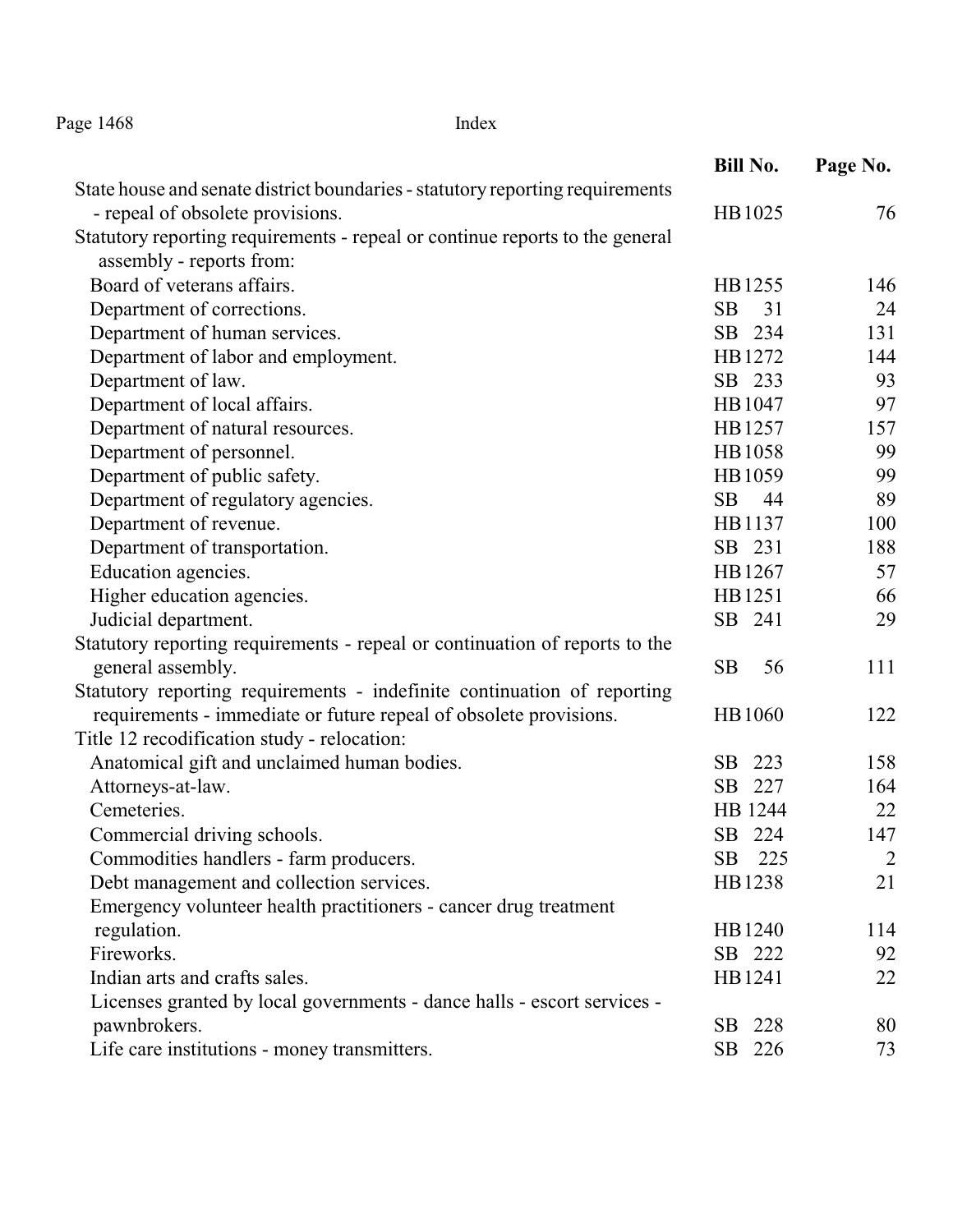|                                                                              | <b>Bill No.</b> | Page No. |
|------------------------------------------------------------------------------|-----------------|----------|
| Private occupational schools.                                                | HB1239          | 65       |
| Public establishments.                                                       | HB1245          | 22       |
| Wholesale sales representatives.                                             | HB1243          | 32       |
| <b>Taxation</b>                                                              |                 |          |
| Department of revenue - when taxpayers must pay taxes via electronic funds   |                 |          |
| transfer - consistent approach.                                              | HB1136          | 183      |
| Income earned for winning an olympic medal - exclusion from state taxable    |                 |          |
| income.                                                                      | HB1104          | 183      |
| Income tax:                                                                  |                 |          |
| Advanced industry - equity investment - tax credit - appropriation.          | HB1090          | 182      |
| Apportionment of corporate income - office of economic development -         |                 |          |
| transition to different apportionment method if taxpayer enters into         |                 |          |
| memorandum of understanding and makes certain capital investment.            | SB 299          | 180      |
| Child care expenses - tax credit - extension.                                | HB1002          | 181      |
| Economic development commission - authority to allow certain                 |                 |          |
| economic development income tax credits to be transferable if taxpayer       |                 |          |
| makes strategic capital investment in the state.                             | HB1356          | 187      |
| Return form - voluntary contribution program - Urban Peak Housing and        |                 |          |
| Support Services for Youth Experiencing Homelessness fund - creation         |                 |          |
| - queue - minimum contributions required - when - repeal.                    | HB1055          | 181      |
| Return form - voluntary contributions - wildlife tax check-off - expansion   |                 |          |
| of purpose - extension of sunset date - cash fund - creation - allocation of |                 |          |
| money contributed - wildlife rehabilitation grant program - authority and    |                 |          |
| board created - procedures - appropriation.                                  | HB1250          | 186      |
| Voluntary contribution program on tax return form - creation of family       |                 |          |
| caregiver support fund - queue - minimum contributions required.             | HB1222          | 185      |
| Local government - county and municipal sales and use tax - special sales    |                 |          |
| tax - retail marijuana - retail marijuana products.                          | HB1203          | 184      |
| Property tax:                                                                |                 |          |
| Exemption - silvicultural equipment.                                         | SB 302          | 180      |
| Property tax abatement - refund interest.                                    | HB1049          | 181      |
| Redemption - repayment of 3rd party software costs.                          | HB1019          | 181      |
| Residential assessment rate.                                                 | HB1349          | 186      |
| Sales and use tax:                                                           |                 |          |
| Dispute resolution - payment to the wrong local government.                  | SB 112          | 180      |
| Exemptions - historic aircraft on loan for public display.                   | HB1103          | 182      |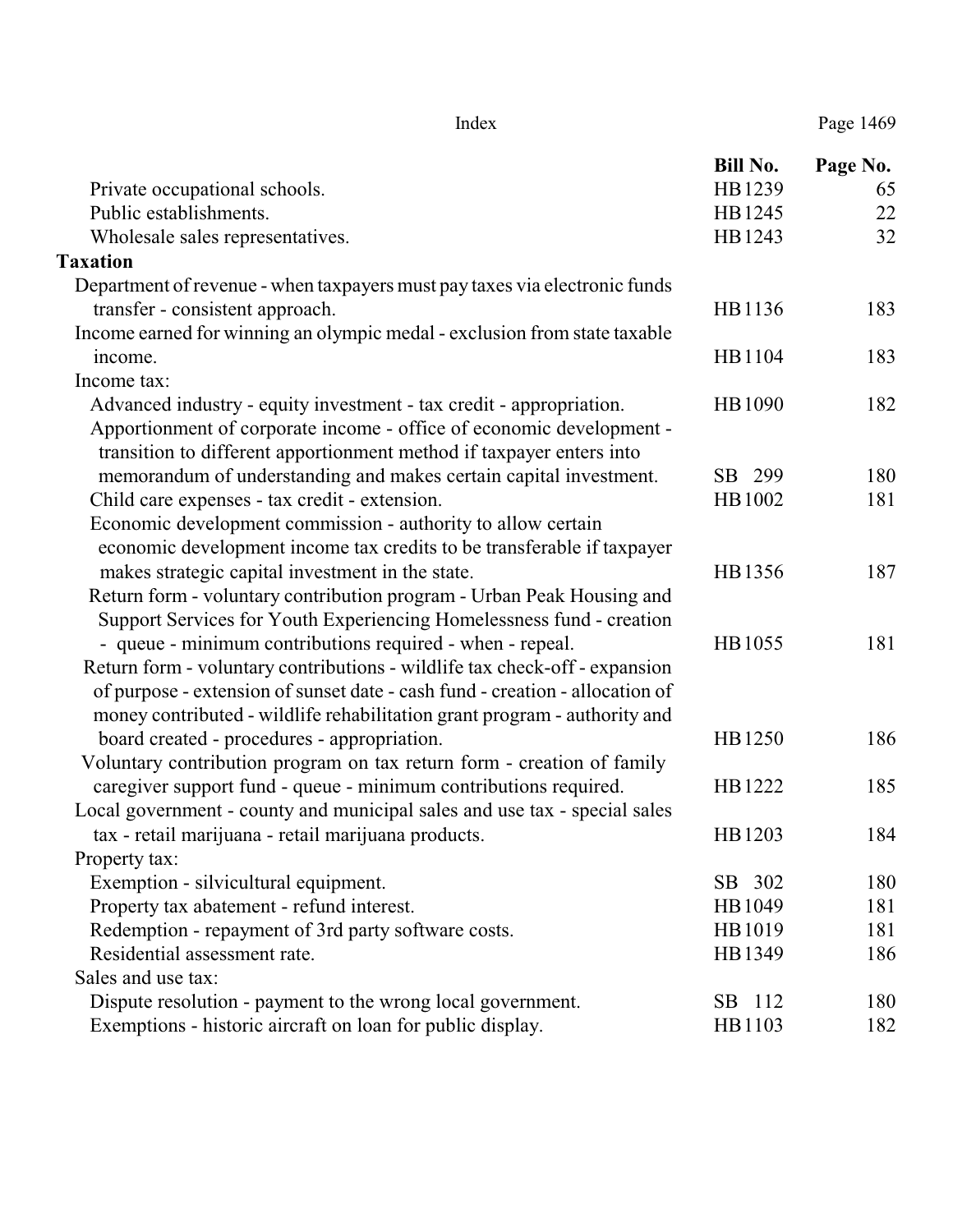Page 1470 Index

|                                                                                                   | <b>Bill No.</b> | Page No. |
|---------------------------------------------------------------------------------------------------|-----------------|----------|
| Simplification task force - legislative members and state and local sales<br>and use tax experts. | HB1216          | 185      |
| Tobacco products - credit - out-of-state sales - extension.                                       | SB 139          | 180      |
|                                                                                                   |                 |          |
| Transportation                                                                                    |                 |          |
| County general fund transfers for disaster response and recovery - extension                      |                 |          |
| of period for which they are authorized.                                                          | <b>SB</b><br>34 | 188      |
| Highway safety - driver education - motorcycle operator safety training                           |                 |          |
| program - continuation under sunset law - transfer of functions to state                          |                 |          |
| patrol.                                                                                           | SB 243          | 189      |
| Motor vehicles and traffic control - nuisance exhibition of motor vehicle                         |                 |          |
| exhaust - prohibition - penalty.                                                                  | SB 278          | 189      |
| Regional transportation authority mill levies - authorization to seek voter                       |                 |          |
| approval to levy extended.                                                                        | HB1018          | 189      |
| Southwest chief and front range passenger rail commission - creation.                             | SB 153          | 188      |
| Statutory reporting requirements - repeal or continuation of reports to the                       |                 |          |
| general assembly - reports from department of transportation.                                     | SB 231          | 188      |
| <b>Water and Irrigation</b>                                                                       |                 |          |
| Changes of water right - historical consumptive use analysis - exclude                            |                 |          |
| conservation program participation.                                                               | HB1233          | 193      |
| Colorado water conservation board:                                                                |                 |          |
| Construction fund - appropriations - transfers - Windy Gap firming project                        |                 |          |
| - state water plan.                                                                               | HB1248          | 193      |
| Fallowing and leasing pilot program - extended number and duration of                             |                 |          |
| projects.                                                                                         | HB1219          | 192      |
| Groundwater commission - decisions appealed - limiting evidence that can                          |                 |          |
| be considered on appeal - allowing alternative dispute resolution.                                | SB<br>36        | 190      |
| Irrigation districts - 1921 law - updates.                                                        | HB1030          | 191      |
| State engineer - rule-making for nontributary groundwater aquifers.                               | HB1076          | 191      |
| State engineer's office - fee adjustments - modernization of statutes                             |                 |          |
| concerning state engineer and division of water resources.                                        | 26<br>SB        | 190      |
| Storage decree - alternate place of storage - not a change of water right.                        | HB1291          | 194      |
| Water resources review committee - historical consumptive use - 2017                              |                 |          |
| interim study.                                                                                    | HB1289          | 194      |